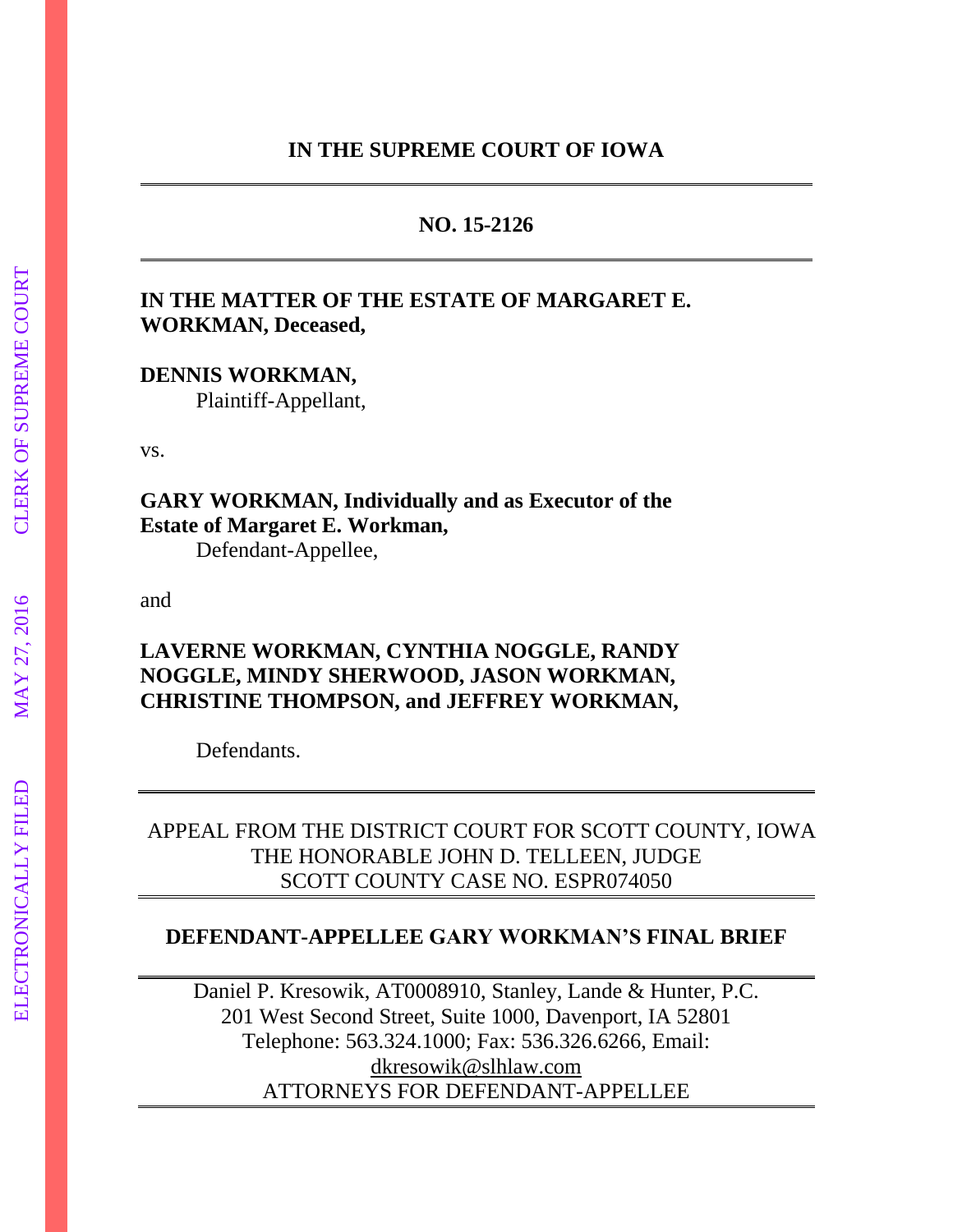# **TABLE OF CONTENTS**

| $\mathbf{I}$ . |    |                                                                                                                                  |  |
|----------------|----|----------------------------------------------------------------------------------------------------------------------------------|--|
|                |    |                                                                                                                                  |  |
|                |    |                                                                                                                                  |  |
|                |    |                                                                                                                                  |  |
| II.            |    | The District Court Did Not Abuse Its Discretion When It Denied<br>Dennis's Oral Motion to Amend the Pleadings on the Last Day of |  |
|                |    |                                                                                                                                  |  |
|                |    |                                                                                                                                  |  |
|                |    |                                                                                                                                  |  |
|                | 1. | Dennis not only should have known, but clearly knew of                                                                           |  |
|                | 2. | The fact that the parties referenced Margaret's prior estate<br>planning documents during trial is not sufficient to justify     |  |
|                |    | i. Any alleged undue influence with respect to Margaret's<br>prior estate planning documents was not tried by                    |  |
|                |    | ii. Whether the parties "voluntarily offered evidence" is<br>Not the standard for a motion to amend a claim under                |  |
|                |    | iii. Dennis has not shown that the proposed amendment<br>actually conformed to the alleged proof  19                             |  |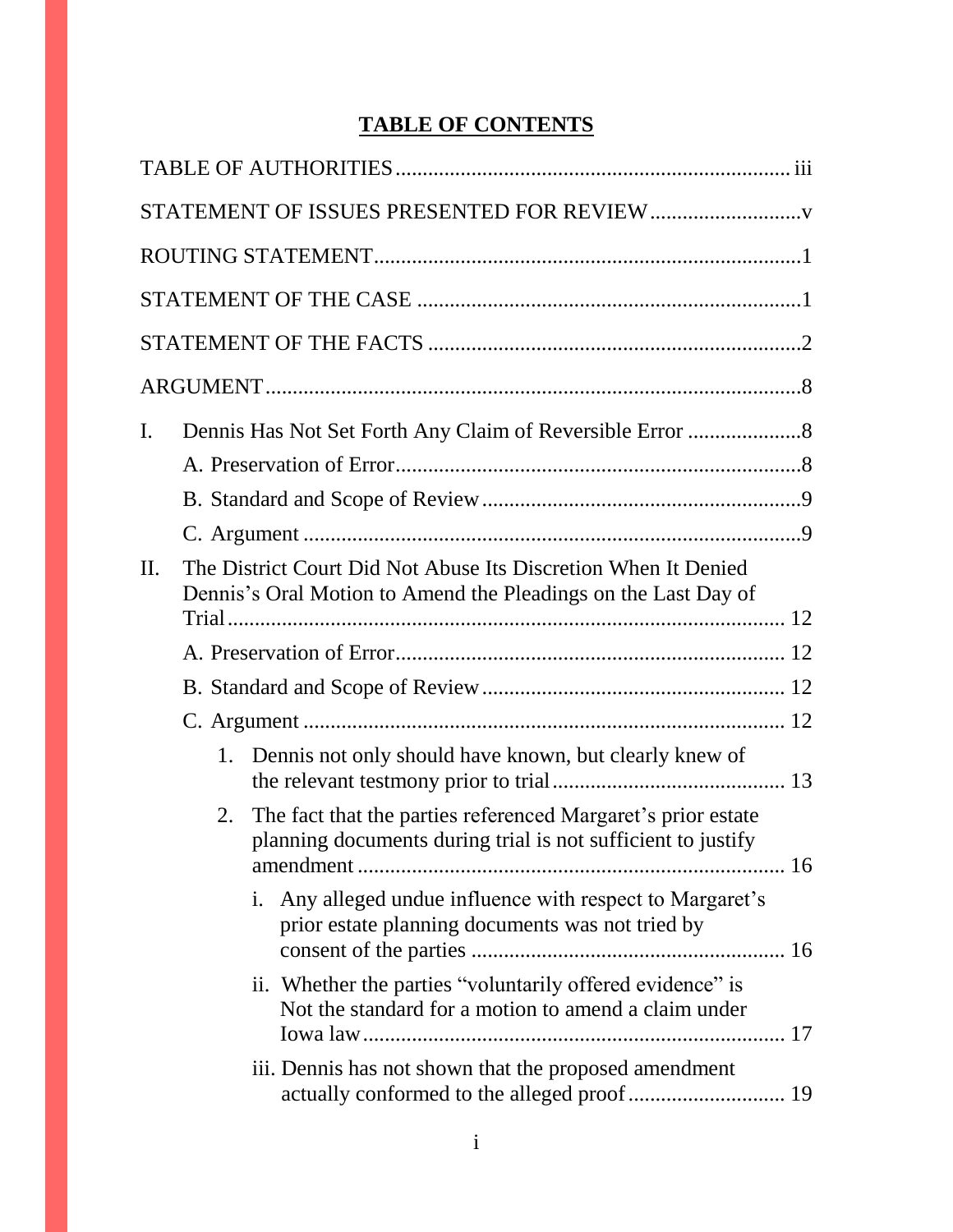| iv. The evidence Gary presented at trial was in direct<br>response to, and necessitated by the evidence Dennis          |
|-------------------------------------------------------------------------------------------------------------------------|
| Gary would have been prejudiced if the District Court<br>3.<br>had permitted Dennis to amend his claim on the last      |
| i. An amendment would have substantially changed                                                                        |
| ii. Separate trials would have been necessary if Dennis had<br>attempted to challenge all of Margaret's estate planning |
| The District Court's denial of Dennis's motion for leave to<br>4.                                                       |
|                                                                                                                         |
|                                                                                                                         |
|                                                                                                                         |
|                                                                                                                         |
|                                                                                                                         |
|                                                                                                                         |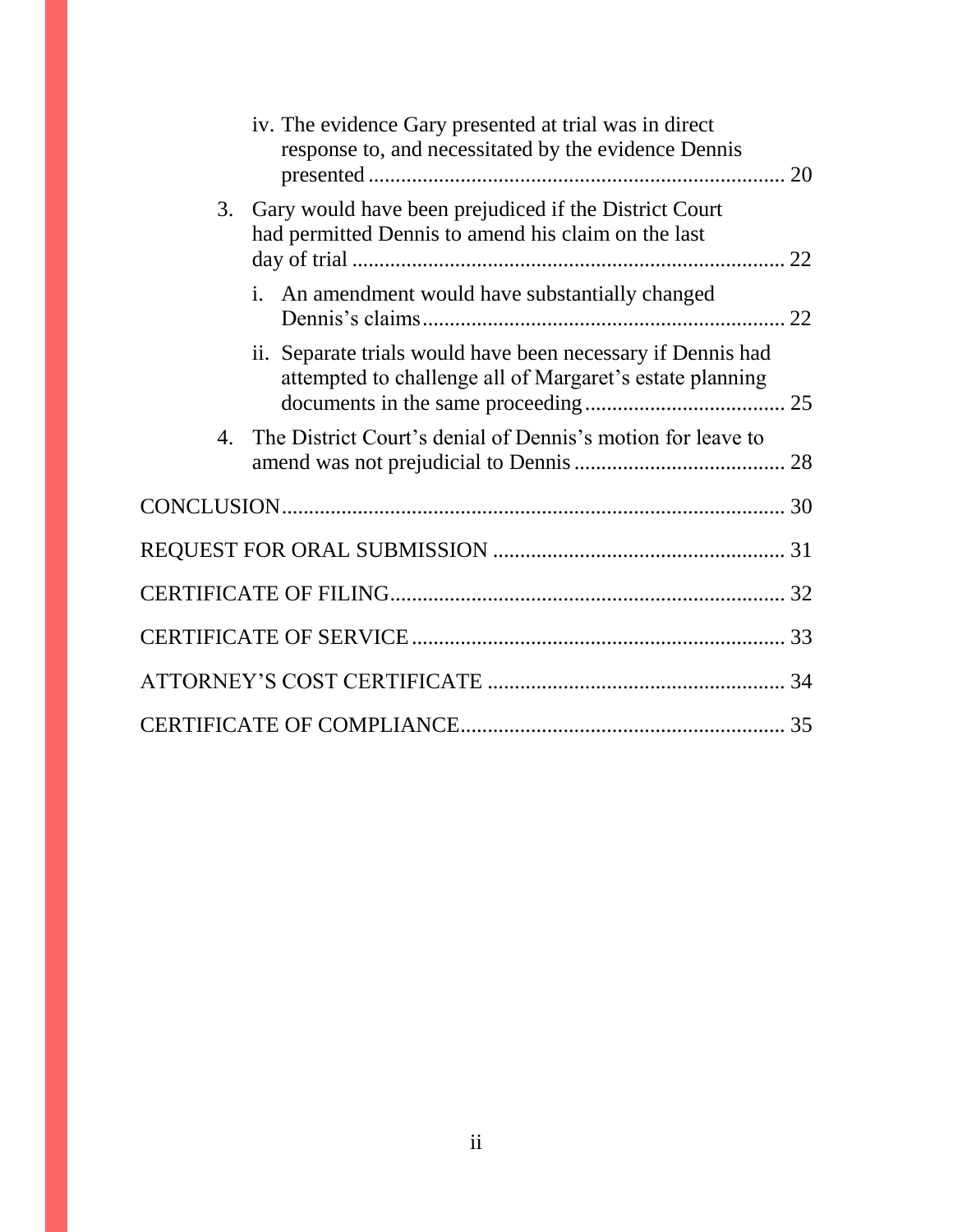# **TABLE OF AUTHORITIES**

# **CASES**

| Alison-Kesley AG Ctr., Inc. v. Hildebrand, 485 N.W.2d 841               |  |
|-------------------------------------------------------------------------|--|
|                                                                         |  |
| B&B Asphalt Co. v. T.S. McShane Co., 242 N.W.2d 279 (Iowa 1976)  19     |  |
| Barnhouse v. Hawkeye State Bank, 406 N.W.2d 181 (Iowa 1987) 18          |  |
| In re Estate of Bearbower, 426 N.W.2d 392 (Iowa 1988)  13, 28           |  |
|                                                                         |  |
|                                                                         |  |
| Cargill Inc. v. Mitchell, No. 6-165/05-0993, 2006 Iowa App. LEXIS       |  |
|                                                                         |  |
|                                                                         |  |
|                                                                         |  |
| Dulin v. Washington Nat'l Ins. Co., 135 N.W.2d 635 (Iowa 1965) 18       |  |
| Johnston v. Percy Const., Inc., 258 N.W.2d 366 (Iowa 1977) 13           |  |
|                                                                         |  |
| Laverty v. Hawkeye Security Ins. Co., 140 N.W.2d 83 (Iowa 1966)  17, 18 |  |
| Matter of Estate of Herm, 284 N.W.2d 191 (Iowa 1979) 19                 |  |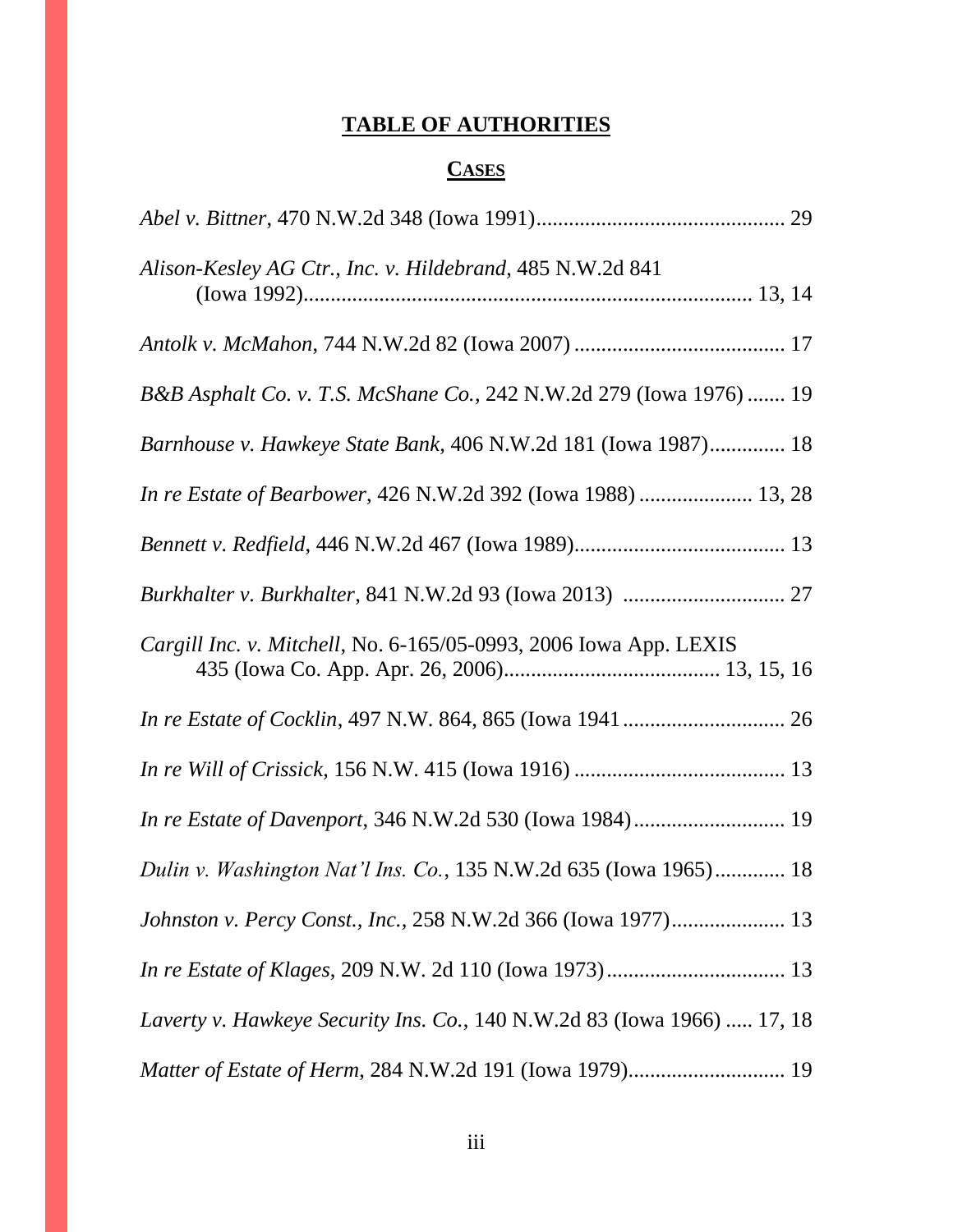| Meincke v. Northwest Bank & Trust Co., 756 N.W.2d 223              |  |
|--------------------------------------------------------------------|--|
|                                                                    |  |
|                                                                    |  |
| Swartzendruber v. Lamb, 582 N.W.2d 171 (Iowa 1998)  14, 26         |  |
| Tomka v. Hoechst Celanese Corp., 538 N.W.2d 103 (Iowa 1995) 22, 25 |  |
|                                                                    |  |
|                                                                    |  |

# **OTHER AUTHORITIES**

| Iowa State Bar Association Iowa Civil Jury Instructions 2700.4 (2015) 27 |  |
|--------------------------------------------------------------------------|--|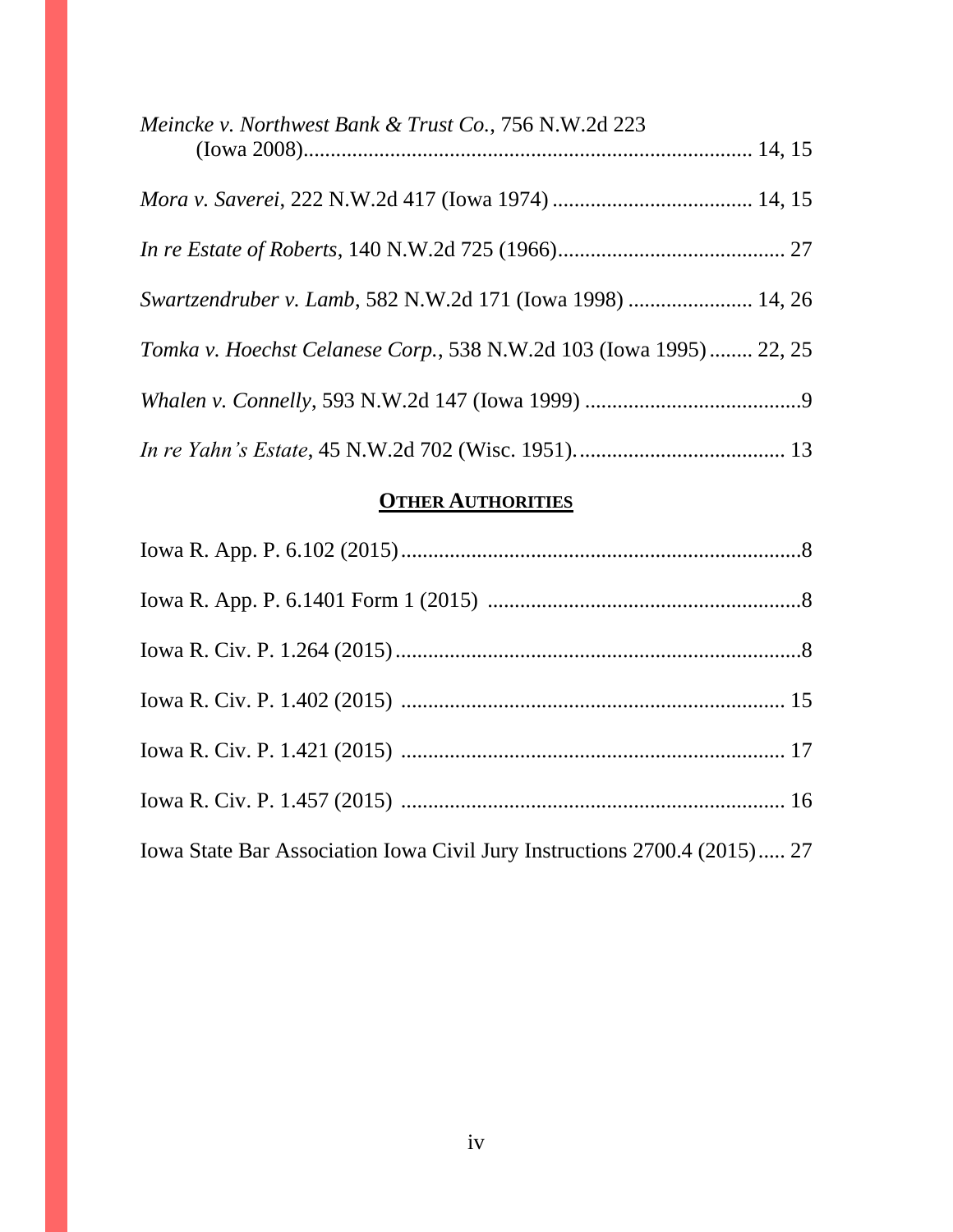### **STATEMENT OF ISSUES PRESENTED FOR REVIEW**

# I. DENNIS HAS NOT SET FORTH ANY CLAIM OF REVERSIBLE ERROR.

### **CASES**

*Whalen v. Connelly*, 593 N.W.2d 147, 152 (Iowa 1999) ................................9

## **OTHER AUTHORITIES**

II. THE DISTRICT COURT DID NOT ABUSE ITS DISCRETION WHEN IT DENIED DENNIS'S ORAL MOTION TO AMEND THE PLEADINGS ON THE LAST DAY OF TRIAL.

### **CASES**

| Alison-Kesley AG Ctr., Inc. v. Hildebrand, 485 N.W.2d 841           |  |
|---------------------------------------------------------------------|--|
|                                                                     |  |
| B&B Asphalt Co. v. T.S. McShane Co., 242 N.W.2d 279 (Iowa 1976)  19 |  |
| Barnhouse v. Hawkeye State Bank, 406 N.W.2d 181 (Iowa 1987) 18      |  |
| In re Estate of Bearbower, 426 N.W.2d 392 (Iowa 1988)  13, 28       |  |
|                                                                     |  |
|                                                                     |  |
| Cargill Inc. v. Mitchell, No. 6-165/05-0993, 2006 Iowa App. LEXIS   |  |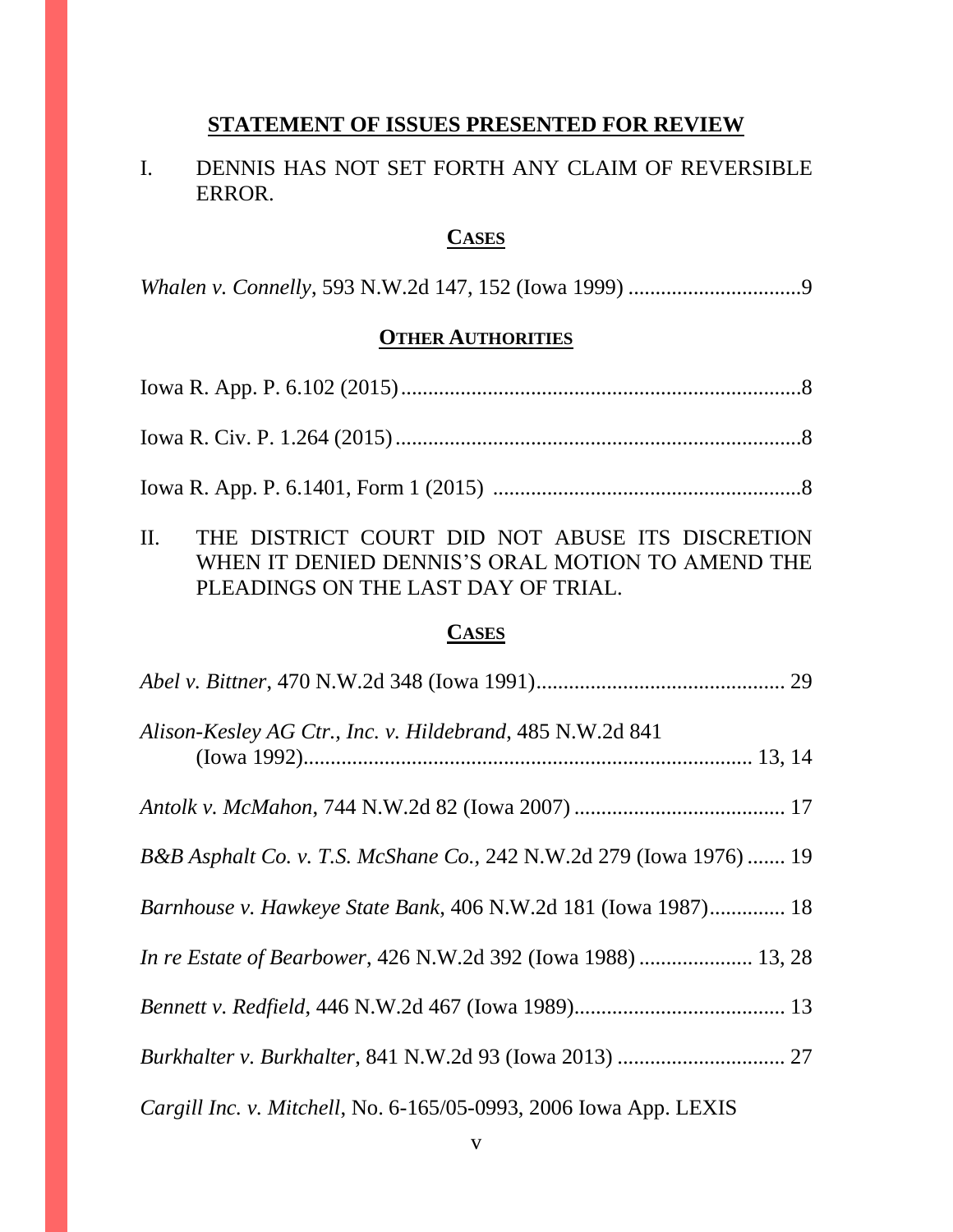| Dulin v. Washington Nat'l Ins. Co., 135 N.W.2d 635 (Iowa 1965) 18       |
|-------------------------------------------------------------------------|
| Johnston v. Percy Const., Inc., 258 N.W.2d 366 (Iowa 1977) 13           |
| In re Estate of Klages, 209 N.W. 2d 110 (Iowa 1973) 13, 14              |
| Laverty v. Hawkeye Security Ins. Co., 140 N.W.2d 83 (Iowa 1966)  17, 18 |
|                                                                         |
| Meincke v. Northwest Bank & Trust Co., 756 N.W.2d 223                   |
|                                                                         |
|                                                                         |
| Swartzendruber v. Lamb, 582 N.W.2d 171 (Iowa 1998)  14, 26              |
| Tomka v. Hoechst Celanese Corp., 538 N.W.2d 103 (Iowa 1995)  22, 25     |
|                                                                         |

# **OTHER AUTHORITIES**

| Iowa State Bar Association Iowa Civil Jury Instructions 2700.4 (2011) 27 |  |
|--------------------------------------------------------------------------|--|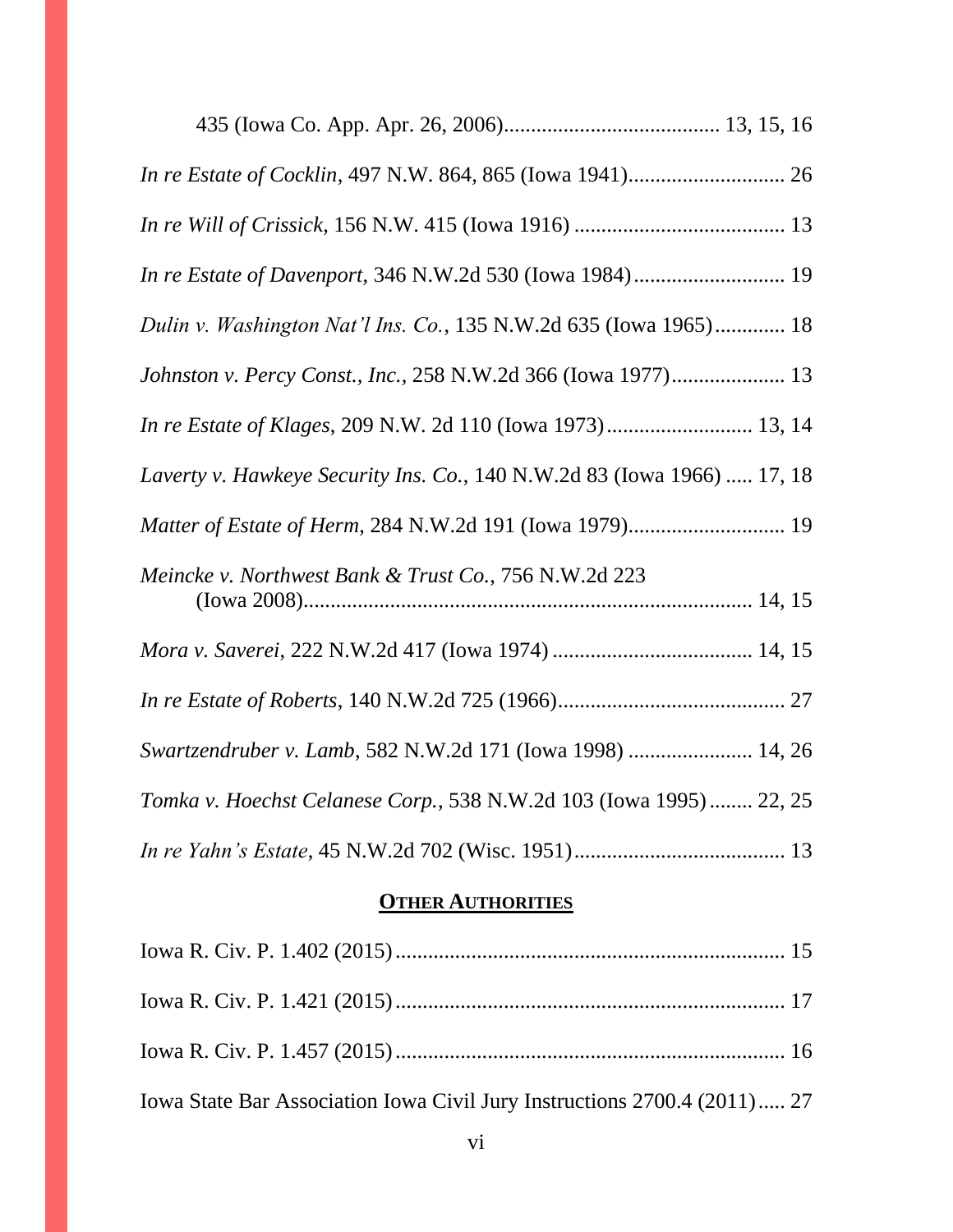#### **ROUTING STATEMENT**

Pursuant to Iowa Rules of Appellate Procedure 6.903(2)(d) and 6.1101(3), this case should be transferred to the Court of Appeals, as it presents the application of existing legal principles.

#### **STATEMENT OF THE CASE**

On December 26, 2012, Margaret E. Workman ("Margaret") passed away, leaving three surviving children: (1) Contestant-Appellant Dennis Workman ("Dennis"); (2) Proponent-Appellee Gary Workman ("Gary"); and (3) Cynthia Noggle ("Cindy"). Margaret's July 19, 2007 Will ("2007 Will"), as amended by her June 27, 2008 Codicil ("2008 Codicil"), were admitted to probate on January 25, 2013, and Gary was appointed executor of Margaret's estate.

On June 14, 2013, Dennis filed a Petition to set aside the probate of the Will (App. 1-10). The Petition included four counts: (I) Undue Influence; (II) Lack of Testamentary Capacity; (III) Constructive Trust; and (IV) Accounting. *Id*. On October 21, 2013, Dennis filed an Amended Petition containing the same four counts. (App. 11-21).

On July 9, 2014, Gary filed a Motion for Summary Judgment. (App. 38-41). On March 12, 2015, the Honorable Judge J. Hobart Darbyshire entered an Order denying Gary's Motion for Summary Judgment with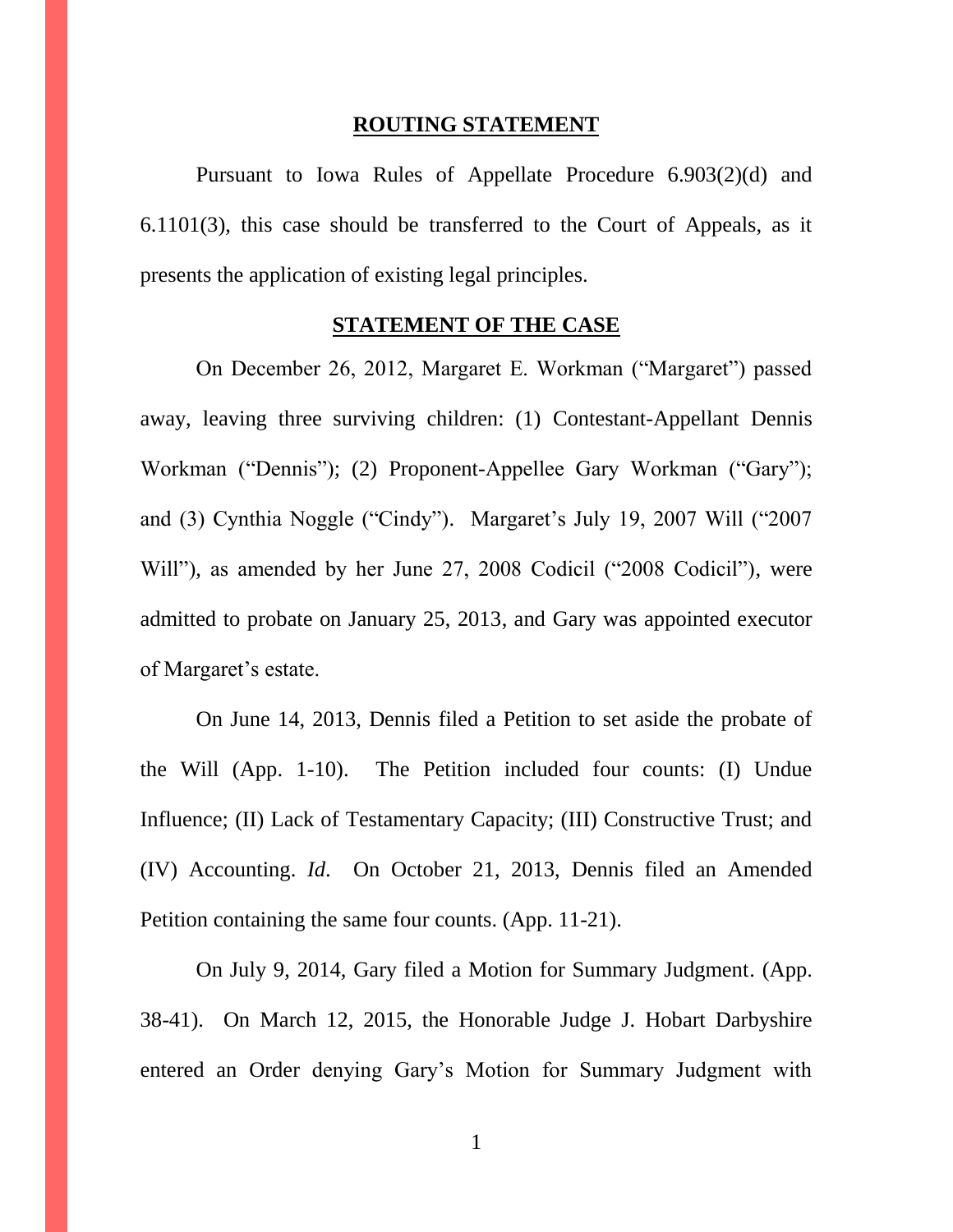respect to Dennis's claim of undue influence, and granting Gary's Motion for Summary Judgment on Dennis's claim that Margaret lacked testamentary capacity. (App. 797-806).

On November 16, 2015, a jury trial was held on Dennis's claim of undue influence. (App. 223 at 4:2-5). On November 18, 2015, only 63 minutes after the case was submitted, the jury returned a verdict finding that Gary did not exercise undue influence over Margaret when she executed the 2007 Will or 2008 Codicil. (App. 809-810) (App. 555 at 311:20). On November 19, 2015, the Honorable Judge John D. Telleen entered judgment in Gary's favor, dismissing Dennis's claims of undue influence (App. 813- 14). On December 10, 2015, Dennis filed a Notice of Appeal.

#### **STATEMENT OF THE FACTS**

At her death, Margaret owned approximately 200 acres of farmland in Scott County, Iowa. (App. 832-39) (App. 281 at 37:18-24). After spending several years in California, in 1981 Gary moved back to Scott County, to farm with his father, LaVerne. (App. 381 at 137:10-12). Since moving back, Gary has lived between one to five miles from his parents, seen his parents almost daily, and helped with the family farm and property. (App. 429-30 at 185:22-186:20; App. 497 at 253:3-10). Dennis testified that Margaret had "100 percent trust" in Gary. (App. 283 at 39:8-12; App. 326 at 82:6-10). On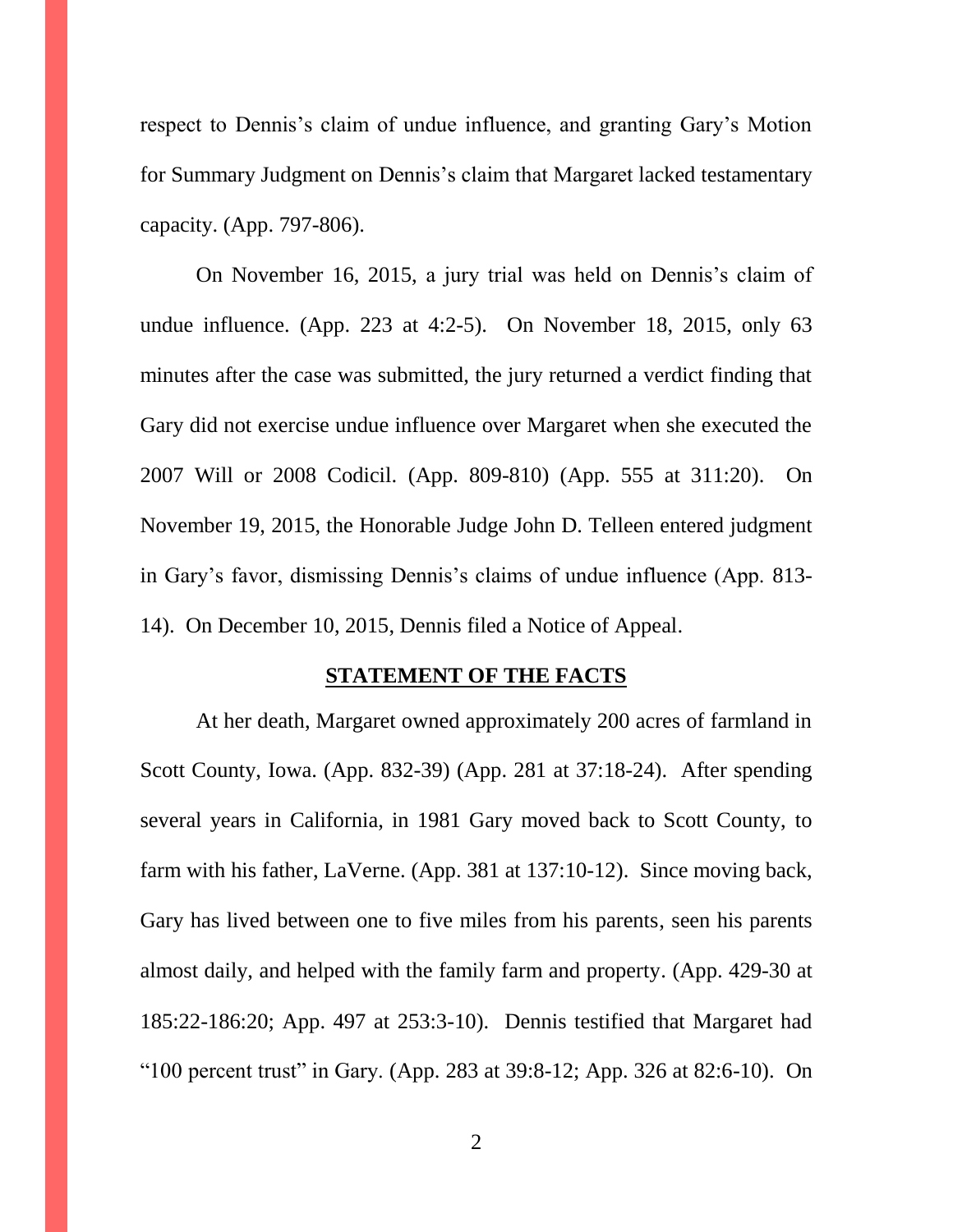the other hand, Margaret did not trust Dennis. (App. 449-50 at 205:24- 206:1).

Dennis claims that "[A] review of [Margaret's] Wills during that 34 year period demonstrates a steady attrition of Dennis's inheritance in favor of Gary and his heirs." Dennis's Brief at pp.  $18-19$ .<sup>1</sup> This is demonstrably false, as some of Margaret's subsequent estate planning documents were less favorable to Gary than prior ones. Many parts of Dennis's purported Statement of Facts also contain self-serving statements which were either rebutted by other testimony, or which the jury was free to reject.<sup>2</sup> What is undisputed, however, is that Dennis had various legal and financial issues, and that these issues not only concerned, but also affected his parents.

Dennis filed for bankruptcy several times. (App. 294-301 at 50:11- 57:20). Dennis also had judgments entered against him in excess of one million dollars. (App. 298 at 54:2-8). Margaret and LaVerne were aware of many of Dennis's legal and financial issues, and these issues concerned Margaret. (App. 298 at 54:12-22; App. 328 at 84:21-25). Dennis's creditors also contacted Margaret and LaVerne to attempt to get them to pay off

 $\overline{a}$ 

 $<sup>1</sup>$  Margaret's estate planning documents were only executed over a period of 25, not 34</sup> years.

 $<sup>2</sup>$  Dennis's Brief at p. 6-8.</sup>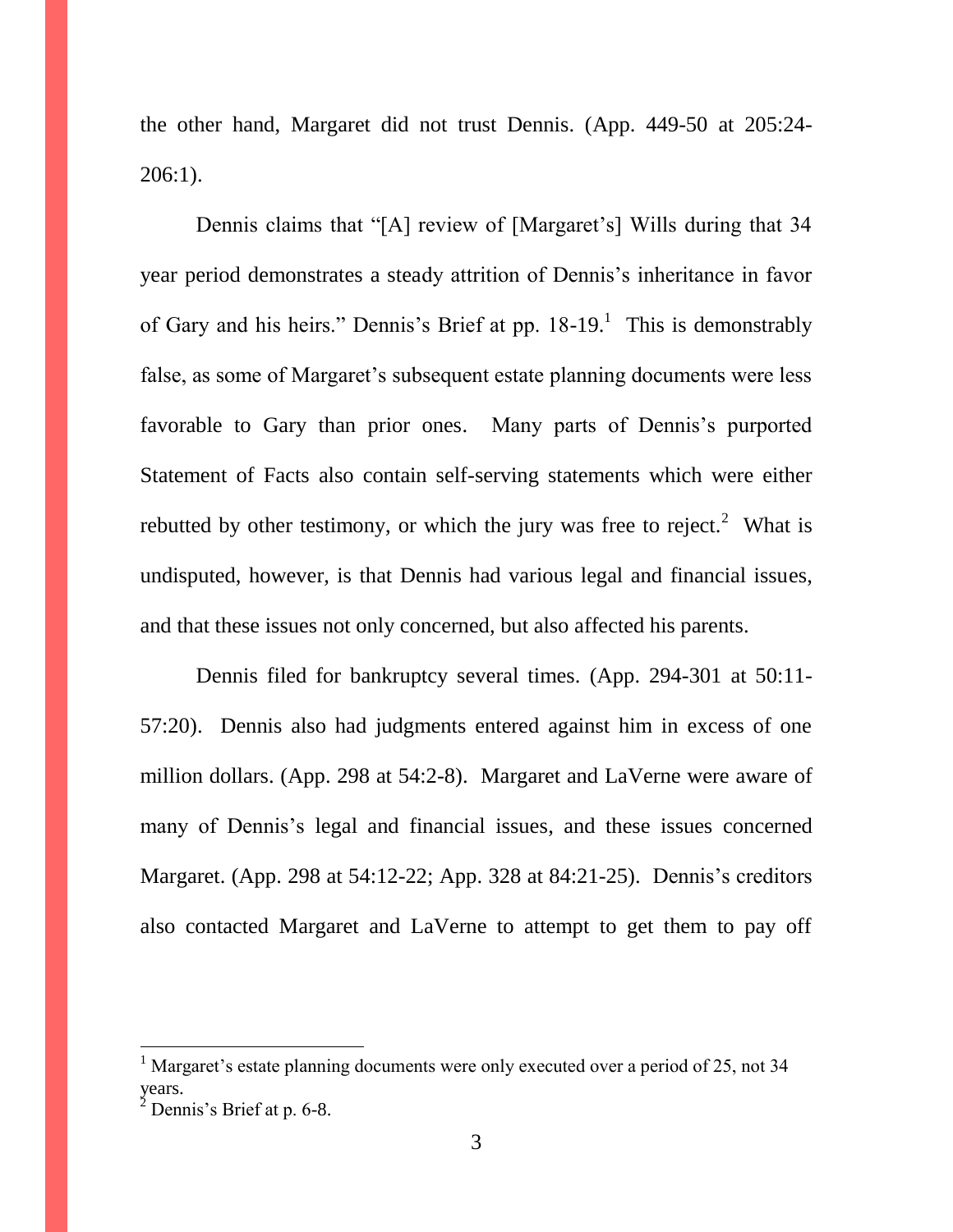Dennis's judgments. (App. 874-76) (App. 301-03 at 57:21-59:15). Dennis discussed these issues with his parents. (App. 303 at 59:1-15).

Margaret executed her first will in 1983 ("1983 Will"). (App. 815- 817). Under the 1983 Will, if LaVerne predeceased Margaret, Gary's daughter, Christine, would receive 40 acres which LaVerne would have received had he been alive, Gary would receive *all of* the remaining 160 acres, and Dennis would not receive any of Margaret's farmland. (App. 815- 16 at  $\P$ 3).

It was very important to Margaret that her farmland remain in the family, and Margaret was concerned about Dennis's creditors taking the farmland. (App. 518-19 at 274:19-275:4; App. 519 at 275:10-16). In 1985, Margaret executed a codicil to her 1983 Will ("1985 Codicil") (App. 818- 19). Under her 1985 Codicil, Margaret explicitly provided that "[a]ll benefits which are provided in my [1983 Will] and this codicil for my son, Dennis, are hereby withdrawn, and all such benefits shall pass to Gary Workman and J.F. Casterline as Trustees." (App. 818 at ¶II). Margaret gave Gary and Attorney Casterline "sole discretion" to distribute and release income, principal or specific property, prohibited Dennis from assigning or pledging any benefits or property, and forbid Dennis's creditors from attaching, garnishing, or levying on the property. *Id*.

4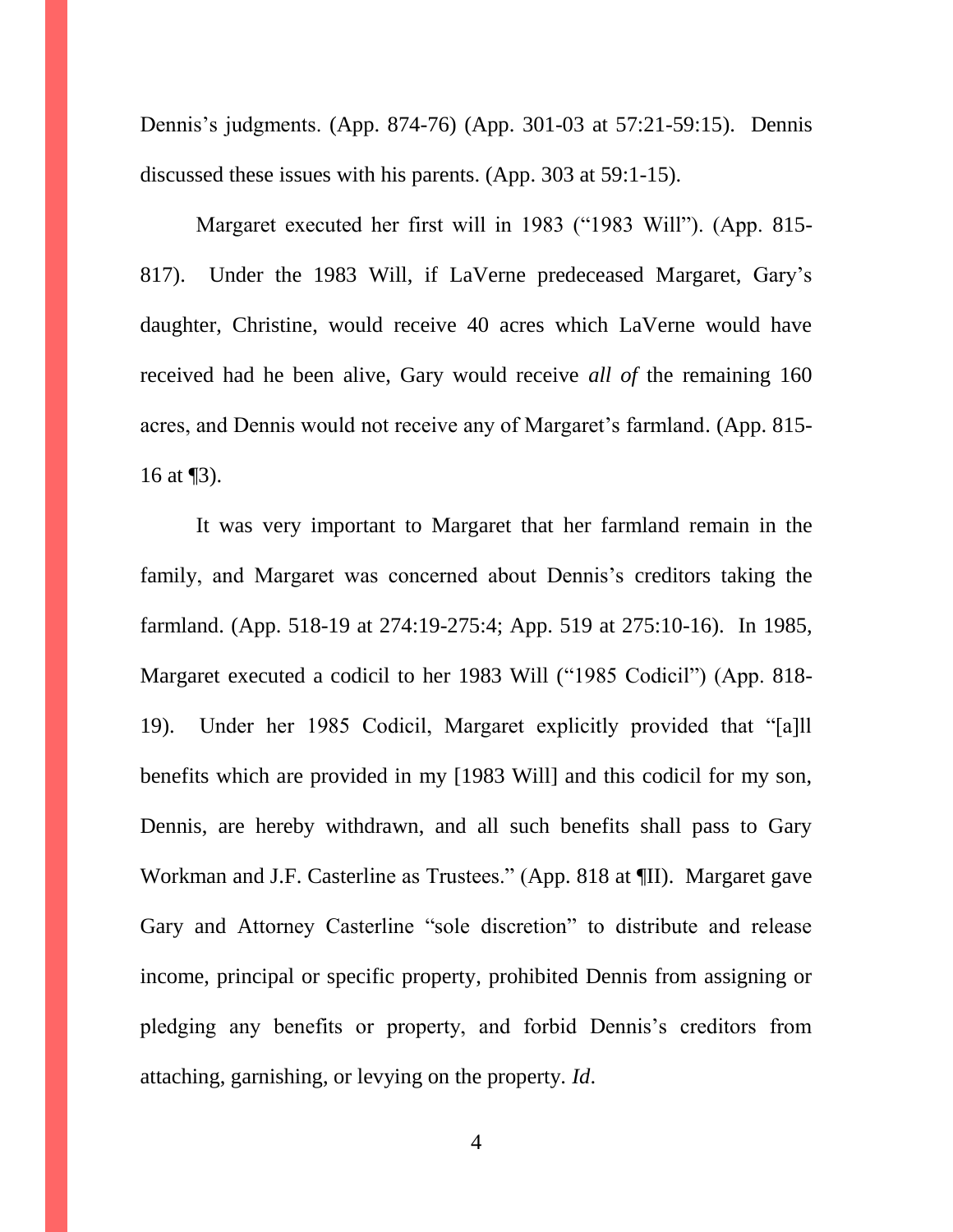In her 1987 Will, Margaret added a provision explicitly noting that "[i]t may appear that I have provided more generously for my son, Gary, than my other two children, but in part it is in repayment for work and improvements he has done on our farmlands." (App. 823 at ¶10). Every one of Margaret's subsequent wills contains similar precatory language explaining why Margaret was leaving a disproportionate share of her estate to Gary. (App. 829 at ¶9) (App. 838 at ¶8) (App. 842 at §1.02) (App. 858 at §1.02). Margaret also added a "no contest clause" to her 1987 Will. (App. 823 at ¶11). Again, every one of Margaret's subsequent wills contained a similar no contest clause. (App. 829-30 at General Provisions ¶A) (App. 838 at  $\P9(A)$  (App. 847 at §3.06) (App. 862 at §3.06).

In 1992, Dennis filed articles of incorporation for Big Star Industries, a Kansas corporation. (App. 304 at 60:2-10). Despite the fact that they were never involved with Big Star in any way, and despite the fact that he did not discuss Big Star with his parents, Dennis listed his parents as the sole shareholders of Big Star. (App. 304-305 at 60:24-61:10). In 1995, Margaret executed a third Will ("1995 Will"). (App. 825-32). The 1995 Will was less favorable to Gary and his family, as it gave a total of \$20,000, instead of \$5,000, to Cindy's children, and LaVerne also received the 2 acre homestead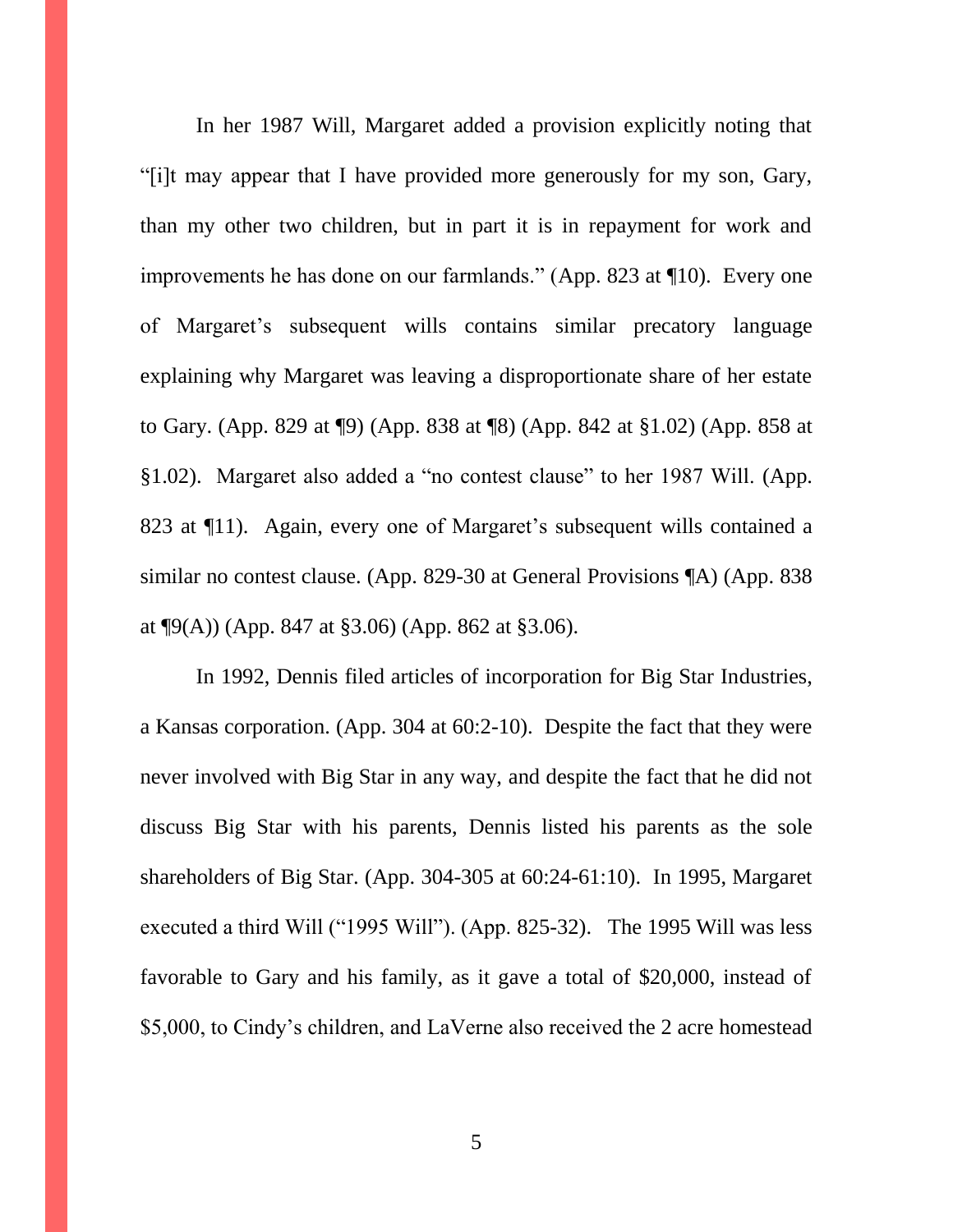outright, as opposed to a life estate. (App. 825 at  $\mathbb{Z}(B)$ ,  $\mathbb{Z}(C)$ ,  $\mathbb{Z}(S)$ ) (App. 820 at  $\P2(A)$ ,  $\P2(C)(2)$ ).

In 1997, the Kansas Department of Revenue mailed a notice to LaVerne attempting to collect approximately \$3,500 from Big Star. (App. 312-13 at 68:20 – 69:13) (App. 902-04). Margaret and LaVerne retained an attorney to disavow any interest in Big Star or responsibility for the debt. (App. 312-15 at 69:20 – 71:7) (App. 905-06) (App. 907-09).

In 1999, Margaret executed a fourth will ("1999 Will"). (App. 833- 40). Dennis claims that Gary "had been attending meetings with LaVerne and Margaret about estate planning just prior to this Will." Dennis's Brief at p. 12 (citing Ex. 17). However, this allegation is misleading, as the only reference to Exhibit 17 was in Attorney Tronvold's closing remarks, which do not constitute evidence, and Exhibit 17 only references LaVerne's farm, and not Margaret's estate planning documents. (App. 868-70). The undisputed evidence was that the only meetings Gary attended with his parents and attorneys involved LaVerne's property and trust. (App. 412-413 at  $168:25 - 169:4$  (App. 416-17 at  $172:24 - 173:1$ ) (App. 519 at  $275:22-24$ ). Dennis also claims that "Gary testified that he was instrumental in setting up the trust." First, Gary denied this allegation. (App. 406 at 162:14-16).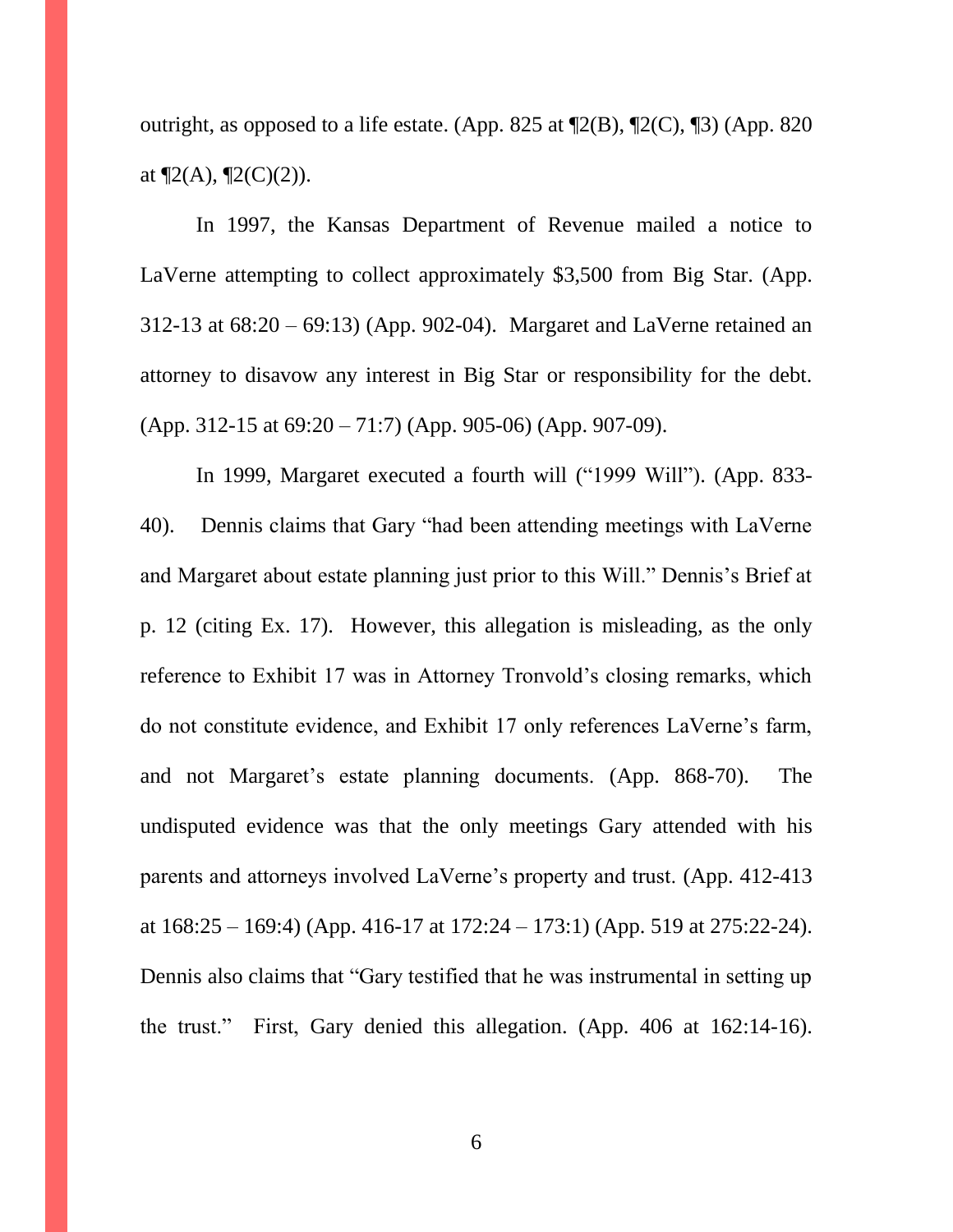Second, this allegation is irrelevant, as the discussion pertained to LaVerne's trust, not Margaret's. (App 408 at 163:3-25).

In 2000, the Kansas Department of Revenue sent Notices to Margaret and LaVerne attempting to collect over \$600,000 Big Star owed. (App. 316- 18 at 72:20 – 74:15) (App. 910-15). Margaret and LaVerne again retained an attorney to disavow any interest in Big Star or responsibility for the debt. (App. 316-21 at 72:20 – 77:18) (App. 905-06) (App. 874-98). Less than one year later, in 2001, Margaret executed a fifth will ("2001 Will"). (App. 841- 49). The 2001 Will was also less favorable to Gary, as Gary's payment to The Margaret E. Workman Family Trust increased from \$80,000 to \$100,000. (App. 834-35 at  $\P(4(A))$  (App. 844 at §3.01(h)).

In 2003, Margaret executed a First Codicil to the 2001 Will ("2003 Codicil"). (App. 850-53). In 2006, Margaret executed a Second Codicil to the 2001 Will ("2006 Codicil"). (App. 854-56). In 2007, Margaret executed her sixth and final will, the 2007 Will. (App. 857-64). Finally, in 2008, Margaret executed her 2008 Codicil, which, again, was less favorable to Gary. (App. 865-66).

7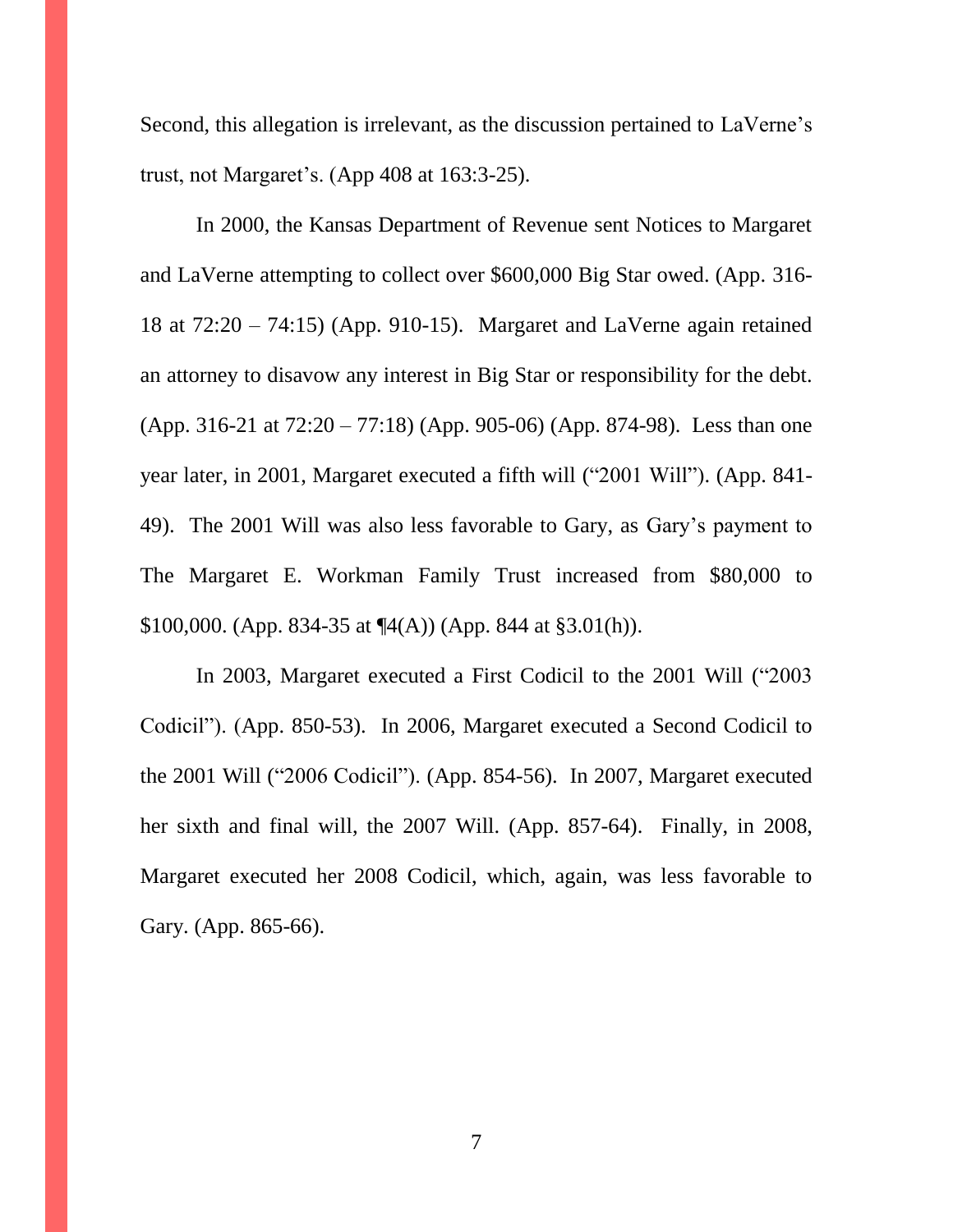#### **ARGUMENT**

### **I. DENNIS HAS NOT SET FORTH ANY CLAIM OF REVERSIBLE ERROR.**

#### **A. Preservation of Error.**

A notice of appeal "shall specify the parties taking the appeal and the decree, judgment, order, or part thereof appealed from." Iowa R. App. P. 6.102(2)(a) (2015). The first issue is that Dennis's Notice of Appeal references that it was submitted "pursuant to Iowa Rule of Civil Procedure  $1.264(3)$ ...." Rule 1.264(3) pertains to "[a]n order certifying or refusing to certify an action as a class action  $\ldots$  ." Iowa R. Civ. P. 1.264(3) (2015). This case has nothing to do with a class action.

The second issue is that the Notice only states that it pertains to the "Judgment following Jury Verdict entered November 19, 2015 by the Honorable John Telleen." Despite the mandatory nature of Rule 6.102(2)(a), the Notice does not reference any appeal from the Order on Motion for Summary Judgment. Iowa R. App. P. 6.102(2)(a) (2015) ("*shall* specify . . . .") (emphasis added).

The third issue is that Rule  $6.102(2)(a)$  further provides that "[t]he notice shall substantially comply with form 1 in rule 6.1401." Iowa R. App. P. 6.102(2)(a) (2015). Dennis's Notice does not resemble, or substantially comply with Form 1. *See* Iowa R. App. P. 6.1401, Form 1 (2015). Dennis's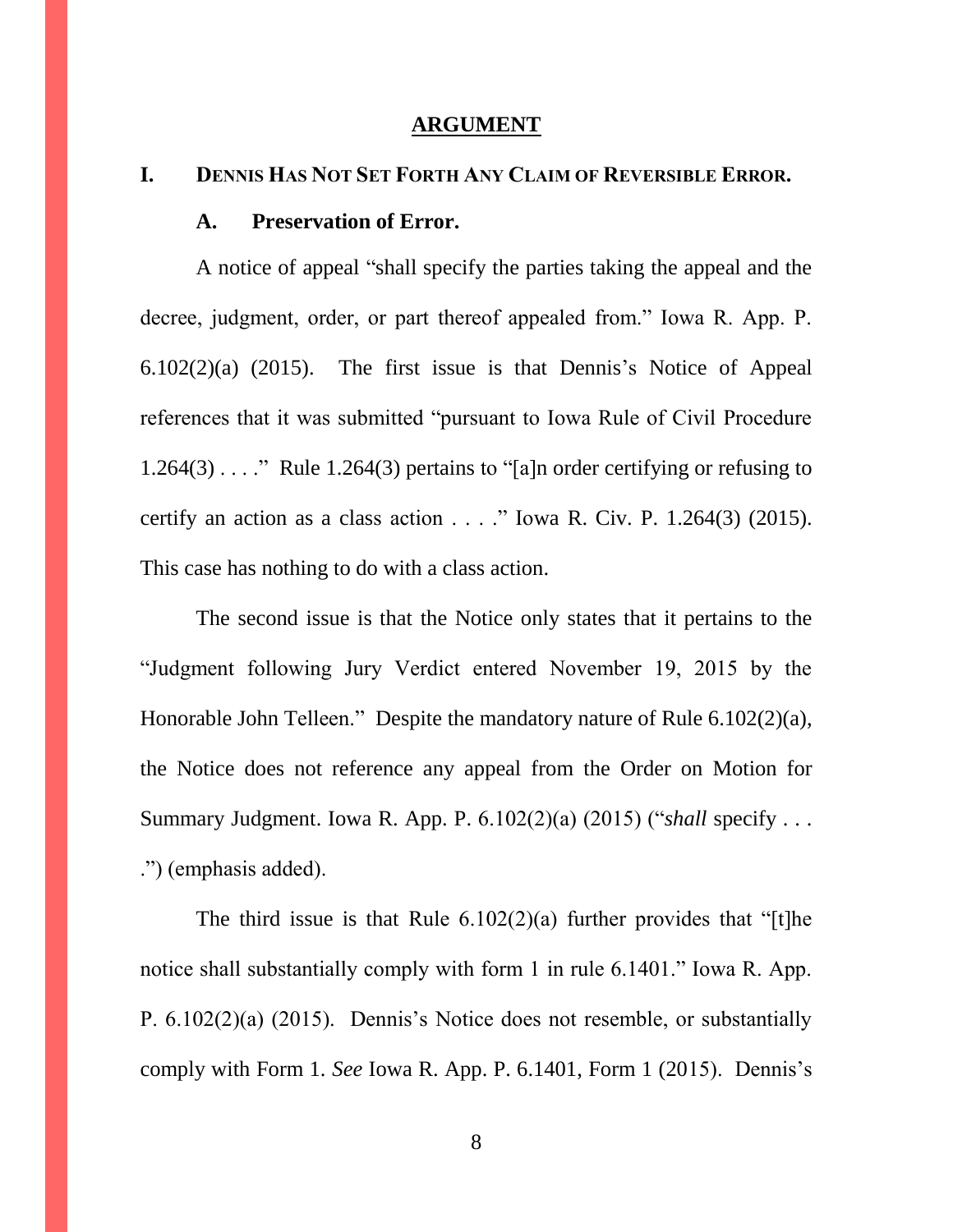Notice only references the November 19, 2015 Jury Verdict, and does not contain the language in Form 1 referencing not only the final order, but also referencing an appeal "from all adverse rulings and orders inhering therein." Iowa R. App. P. 6.1401, Form 1 (2015). For the foregoing reasons, Gary disputes that Dennis' Notice is sufficient with respect to preserving any claim of error pertaining to the Order on Motion for Summary Judgment.

#### **B. Standard and Scope of Review.**

Assuming, *arguendo*, the Court finds that Dennis preserved error on this alleged issue, Gary agrees with Dennis that the standard of review on a motion for summary judgment is for correction of errors at law. *Whalen v. Connelly*, 593 N.W.2d 147, 152 (Iowa 1999). Gary does not know what the scope of review is, as Dennis's purported claim is confusing and the Order on Motion for Summary Judgment had no bearing on the eventual trial of the issue of undue influence.

#### **C. Argument.**

Dennis's Statement of the Case starts with the false assertion that Dennis "filed a petition alleging that the Will offered into probate in this matter was invalid based on: (1) lack of testamentary capacity; (2) undue influence; and (3) confidential relationship." Dennis's Brief at p. 3. Neither Dennis's Petition nor Amended Petition contains any count alleging that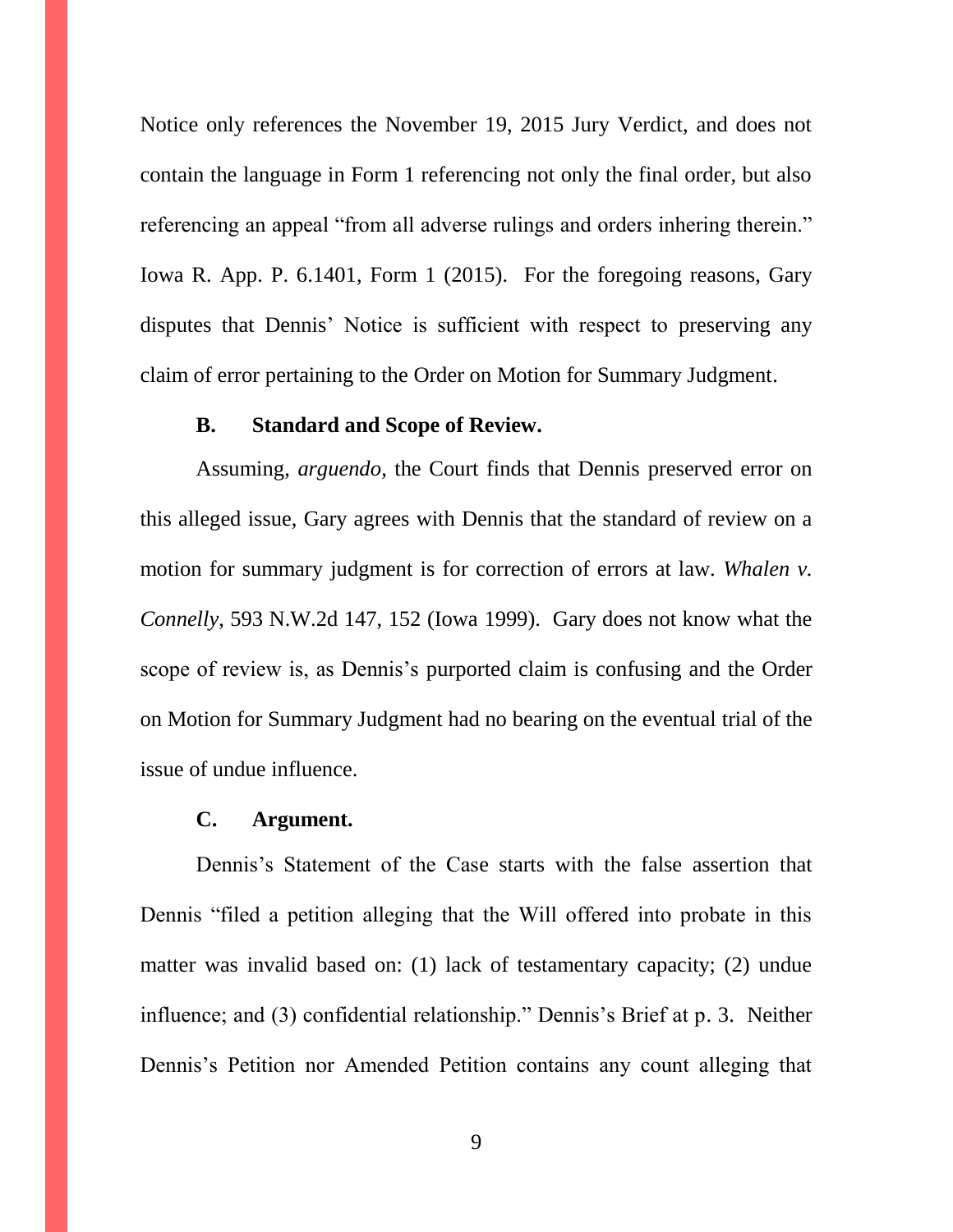Margaret's 2007 Will or 2008 Codicil was invalid based on any alleged "confidential relationship." (App. 1-10) (App. 11-21). Additionally, Dennis has not cited any authority that a will or codicil can be invalidated based on an alleged confidential relationship.

Dennis posits that the first issue on appeal is whether "[t]he District Court erred in determining in its summary judgment ruling that the burden of proof did not shift to Gary Workman as a result of a confidential relationship and undue influence." Dennis's Brief at p. 19. Dennis literally appears to be claiming that Judge Darbyshire *erred by following Iowa law*. *See* Dennis's Brief at p. 21 (stating that "the issue presented on this appeal is whether this should continue to be the standard for cases . . . ."). Our appellate court system would be inundated by claims if every party could appeal a trial court decision solely because they wanted a change in the law. If Dennis wanted to change Iowa law he should first become an Iowa resident, and then write his legislator.

Dennis's claim that "The District Court *ruled* in its motion for summary judgment on the relationship between a confidential relationship and undue influence" is also misleading, as that issue was not before the Court. Dennis's Brief at p. 20 (emphasis added). The only "rulings" Judge Darbyshire made were on the only two issues before him, and he granted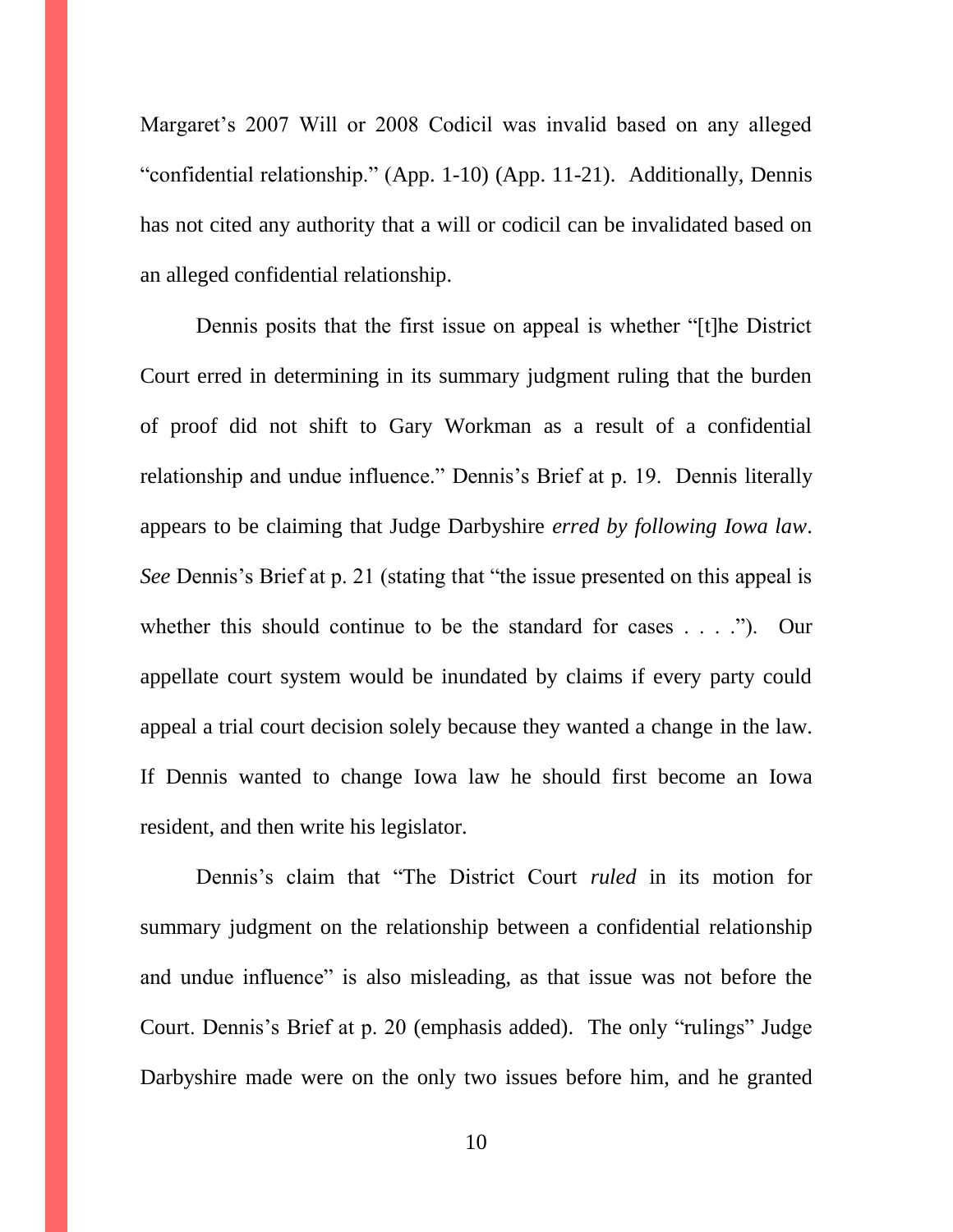Gary's Motion for Summary Judgment on the claim of lack of testamentary capacity, and denied Gary's Motion for Summary Judgment on the claim of undue influence. (App. 797-806).

Dennis next spent almost ten pages of his argument by copying block quotations from the Restatement (Third) of Property, Kansas, New Jersey, and other case law. *See* Dennis's Brief at pp. 21–30. These citations are entirely irrelevant to any issue in dispute. Dennis then makes numerous allegations without citation to the record,<sup>3</sup> as well as confusing, unsupported presumptions about juries and trials,  $4$  and outright misstatements of the law.<sup>5</sup>

Ultimately, Judge Darbyshire *denied* Gary's Motion on the issue of undue influence. (App. 797-806). The Order on Motion for Summary Judgment, and any discussion or dicta therein pertaining to undue influence in no way impacted the jury's consideration of Dennis's claims of undue influence at trial or prejudiced him in any manner whatsoever. This Court must deny Dennis's claim that "the District Court erred in determining in its summary judgment ruling that the burden of proof did not shift to Gary Workman as a result of a confidential relationship and undue influence".

 $\overline{a}$ 

 $3$  Dennis's Brief at p. 34.

 $<sup>4</sup>$  Dennis's Brief at pp. 34, 35.</sup>

 $5$  Dennis's Brief at p. 35 (claiming that "the burden of proof requires that the jury find against a plaintiff if they are unable to determine where the truth lies").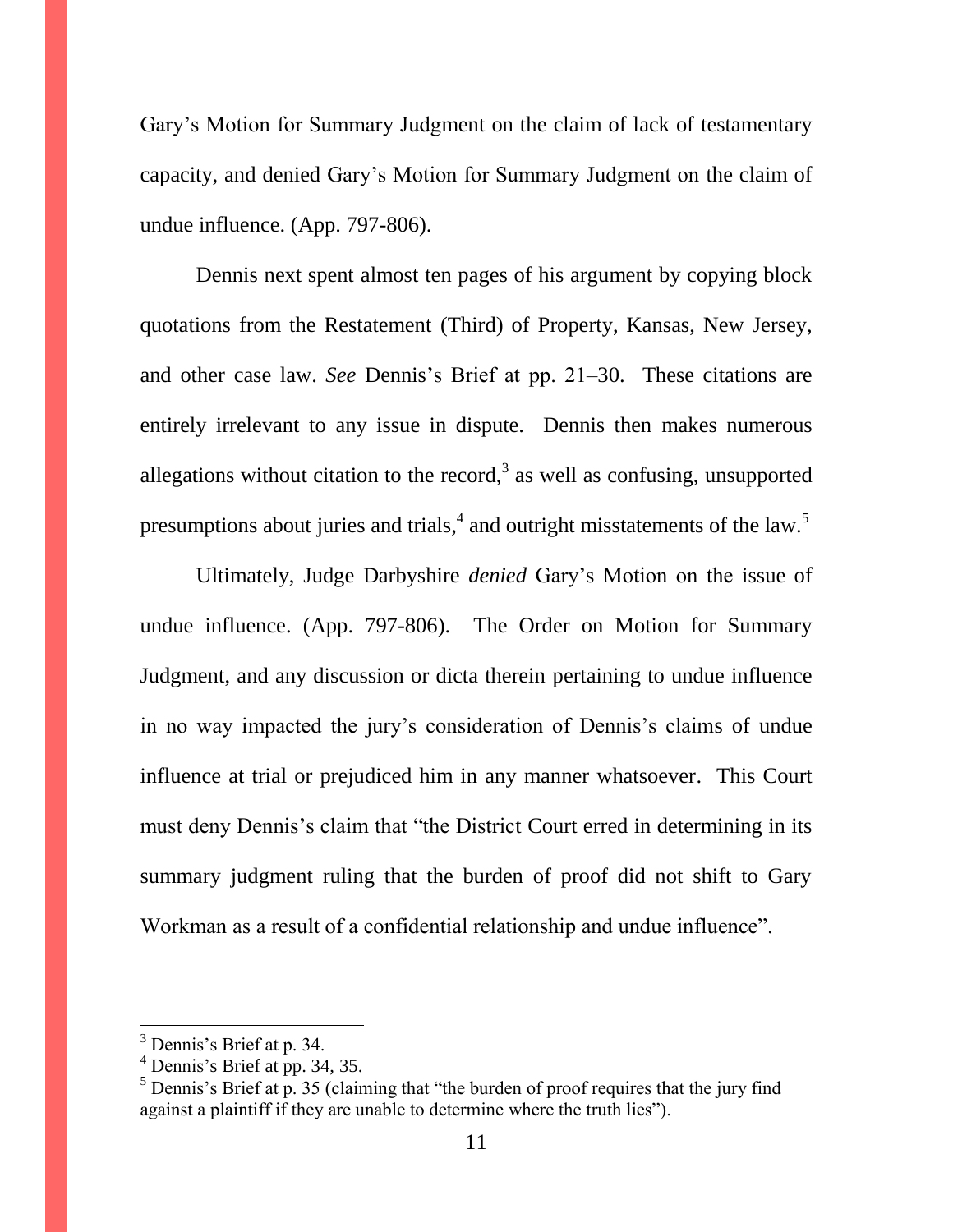# **II. THE DISTRICT COURT DID NOT ABUSE ITS DISCRETION WHEN IT DENIED DENNIS'S ORAL MOTION TO AMEND THE PLEADINGS ON THE LAST DAY OF TRIAL.**

#### **A. Preservation of Error.**

Dennis has preserved a claim of error on the issue of whether Judge Telleen abused his discretion when he denied Dennis's motion to amend the pleadings.

#### **B. Standard and Scope of Review.**

Gary agrees with Dennis that the standard of review on the denial of a motion for leave to amend is for abuse of discretion. *In re Estate of Bearbower*, 426 N.W.2d 392, 394 (Iowa 1988). The scope of review is limited to Judge Telleen's decision to deny Dennis's oral motion for leave to amend to include claims that Gary exercised undue influence over Margaret when she executed her 1983 Will, 1985 Codicil, 1987 Will, 1995 Will, 1999 Will, 2001 Will, 2003 Codicil, and 2006 Codicil.

#### **C. Argument.**

Dennis claims that the District Court erred when, on the third and final day of trial, it did not permit him to amend his pleadings to claim that Gary exercised undue influence over Margaret when she executed her eight prior estate planning documents. Iowa courts "are reluctant to find an abuse of discretion in a trial court ruling granting or denying a party leave to amend. This is true even though allowance of an amendment is the general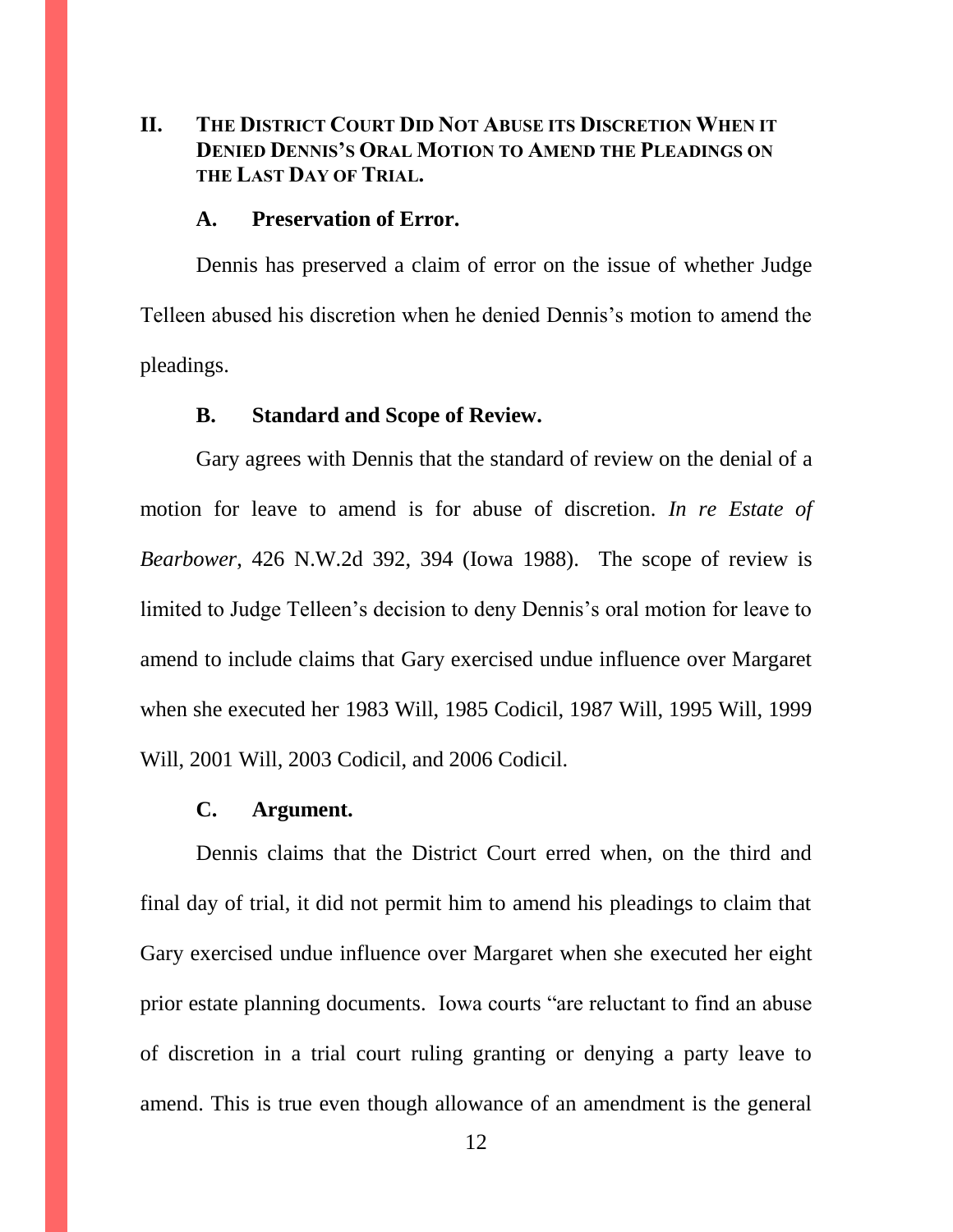rule and denial the exception." *In re Estate of Bearbower*, 426 N.W.2d 392, 394 (Iowa 1988) (*quoting Johnston v. Percy Const., Inc.,* 258 N.W.2d 366, 370-71 (Iowa 1977)). Appellate courts "accord the district court *considerable* discretion when ruling on [motions for leave to amend]," and "reverse only when a *clear* abuse of discretion is shown." *Cargill Inc. v. Mitchell*, No. 6-165/05-0993, 2006 Iowa App. LEXIS 435, 5-6 (Iowa Ct. App. Apr. 26, 2006) (subsequently reported at 720 N.W.2d 192 (Iowa Ct. App. 2006)) (emphasis added) (citing *Bennett v. Redfield*, 446 N.W.2d 467, 474-75 (Iowa 1989)); *see also Alison-Kesley AG Ctr., Inc. v. Hildebrand*, 485 N.W.2d 841, 845 (Iowa 1992). "If there is a solid legal basis supporting the ruling on a motion to amend, there is no abuse of discretion." *Bearbower*, 426 N.W.2d at 394. As even Dennis concedes, the decision whether to grant an amendment is "within the sound discretion of the trial court." Dennis's Brief at p. 36.

# **1. Dennis not only should have known, but clearly knew of the relevant testimony prior to trial.**

Until it is successfully contested, an earlier will is presumed to be valid. *In re Will of Crissick*, 156 N.W. 415, 422 (Iowa 1916). A party may attempt to contest multiple wills in the same action. *See In re Estate of Klages*, 209 N.W.2d 110, 114 (Iowa 1973) (citing *In re Yahn's Estate*, 45 N.W.2d 702 (Wisc. 1951)). Neither in the *Swartzendruber* case Dennis cites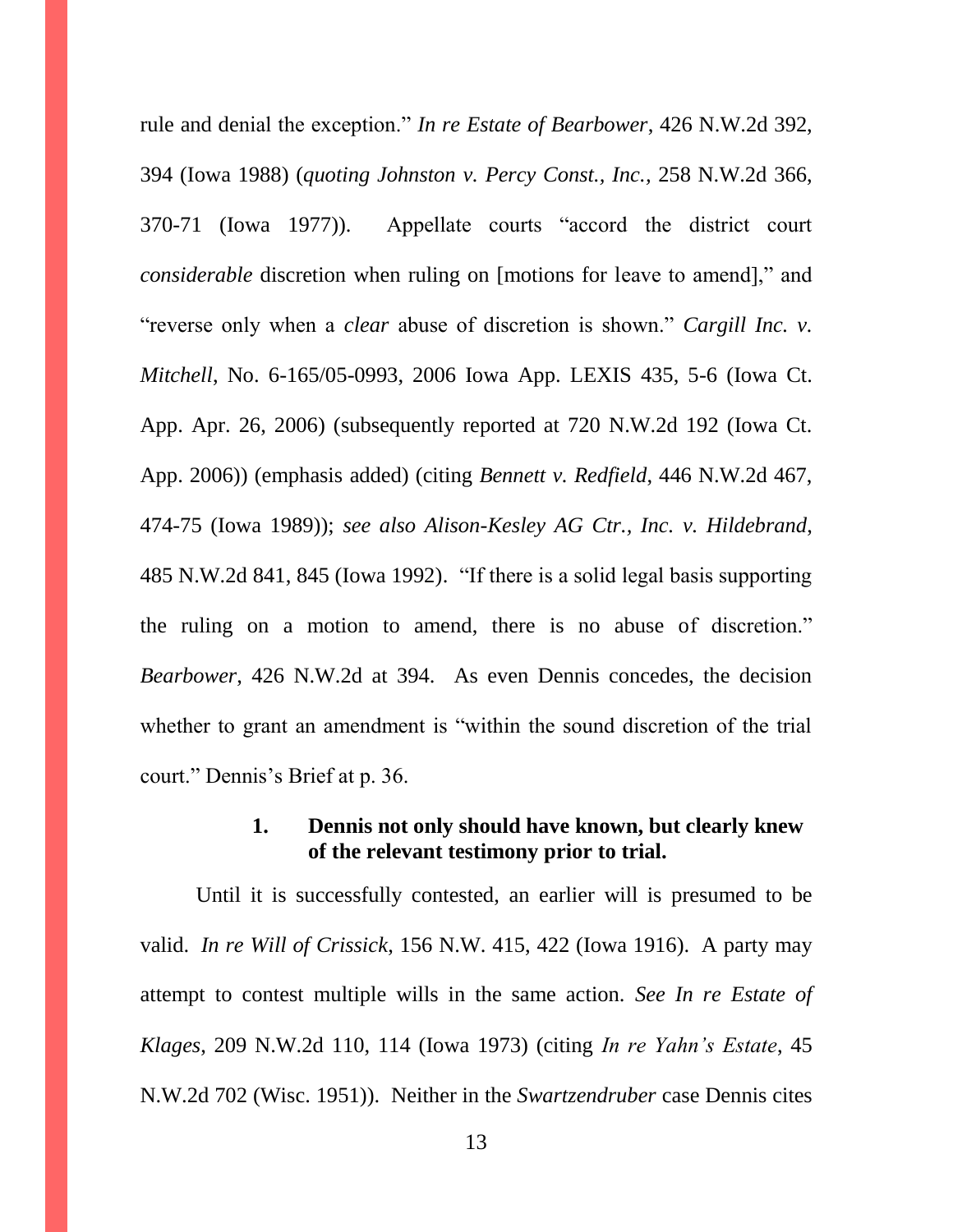in his Brief, nor in any other case Dennis has cited, did the contestant attempt to amend *during trial* to challenge any prior will. *Swartzendruber v. Lamb*, 582 N.W.2d 171, 173 (Iowa 1998).

"[W]hen a movant seeks to amend a petition based on trial testimony the movant knew or should have known prior to trial, the amendment is more properly denied than one that might have been otherwise allowed earlier in the proceedings. *Meincke v. Northwest Bank & Trust Co.*, 756 N.W.2d 223, 229 (Iowa 2008) (citing *Alison-Kesley AG Ctr., Inc. v. Hildebrand*, 485 N.W.2d 842, 846 (Iowa 1992)); *Mora v. Saverei*, 222 N.W.2d 417, 422-23 (Iowa 1974) (upholding denial of a motion to amend where testimony presented "no surprise" to moving party). In *Meincke*, the Iowa Supreme Court found that the plaintiff "knew, or should have known, the testimony that supported her fraud claim before trial because [the witness] offered similar testify during his deposition . . . ." *Id*. at 429. The Court thus held that the trial court did not abuse its discretion when it denied the plaintiff's motion to amend during trial. *Id*.

In the Petition he filed June 4, 2013, Dennis explicitly acknowledged that "Upon information and belief, there have been many prior Last Will and Testament revisions and changes for the past approximately 25 or more years." (App. 4). Despite acknowledging this fact, Dennis only claimed that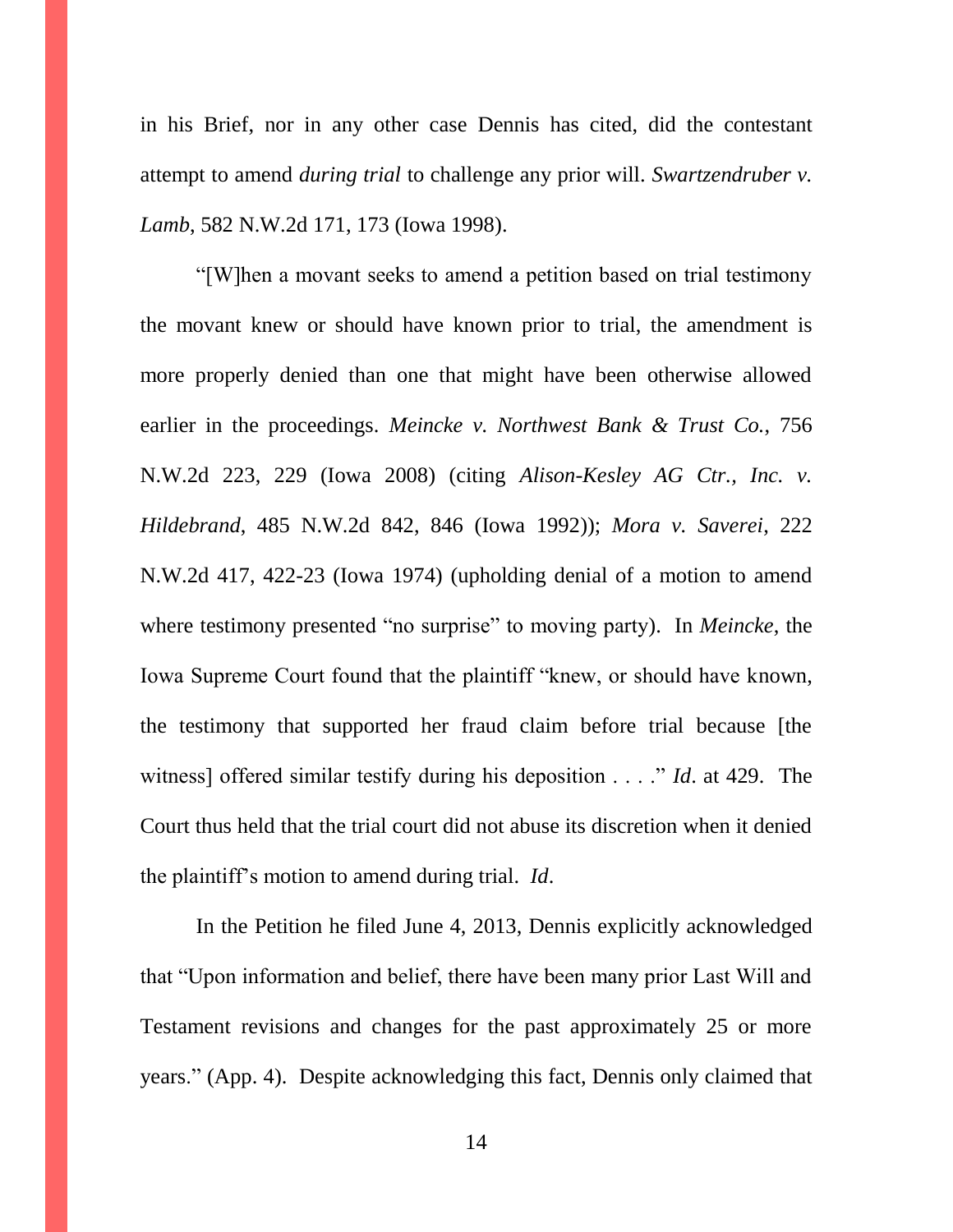"[o]n July 19, 2007 and at all times thereafter, [Margaret] was susceptible to undue influence, and that "t]he Last Will and Testament is the result of undue influence." (App. 5-6). Dennis also limited his claim for relief, requesting that "the alleged instrument be adjudged not to be the Last Will and Testament of Margaret E. Workman. . . ." (App. 6).

On December 6, 2013, the Court entered a Trial Scheduling Order scheduling a jury trial to commence on September 8, 2014. (App. 22 at 1.). As part of the Trial Scheduling Order, pleadings closed 60 days before trial, and all motions were to be filed at least 60 days before trial. (App. 23-24 at ¶5, 9). The Iowa Rules of Civil Procedure also permit a party to amend a pleading. Iowa R. Civ. P. 1.402 (2015). If Dennis had discovered new information after receiving discovery or taking depositions, or even after the trial was previously continued at Dennis's request, he could have filed a motion to amend. He did not.

Dennis cannot claim he was surprised by any testimony or evidence at trial. *See Meincke v. Northwest Bank & Trust Co.*, 756 N.W.2d 223, 229 (Iowa 2008); *Mora v. Saverei*, 222 N.W.2d 417, 422-423 (Iowa 1974). Judge Telleen did not abuse his "considerable discretion" when he denied Dennis's motion to amend. *Cargill Inc. v. Mitchell*, No. 6-165/05-0993,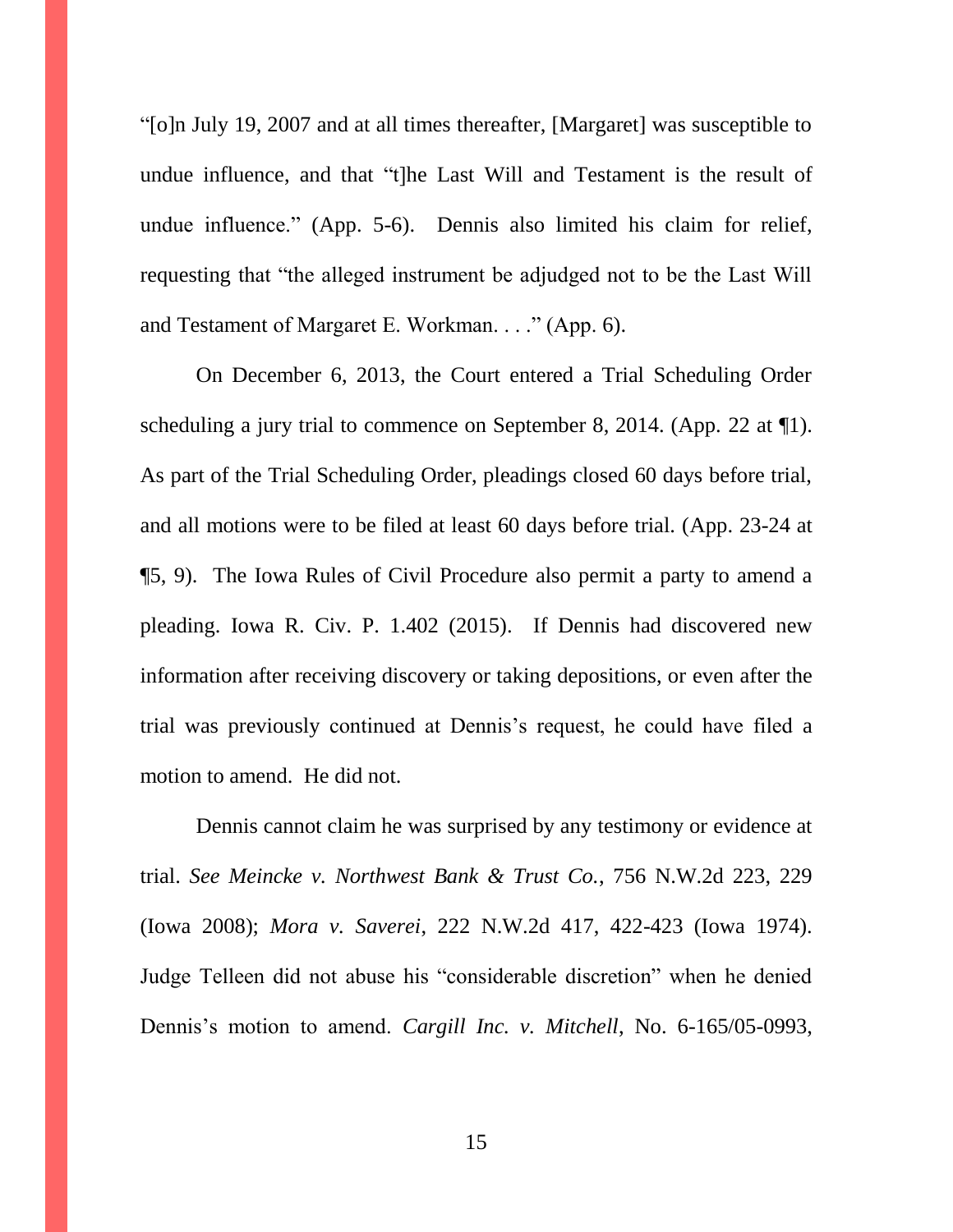2006 Iowa App. LEXIS 435, 5-6 (Iowa Ct. App. Apr. 26, 2006) (subsequently reported at 720 N.W.2d 192 (Iowa Ct. App. 2006)).

# **2. The fact that the parties referenced Margaret's prior estate planning documents during trial is not sufficient to justify amendment.**

*i. Any alleged undue influence with respect to Margaret's prior estate planning documents was not tried by consent of the parties.* 

Iowa Rule of Civil Procedure 1.457 provides "[w]hen issues not raised by the pleadings are tried by express or implied consent of the parties, they shall be treated in all respects as if they had been raised in the pleadings." Iowa R. Civ. P. 1.457 (Iowa 2015). "The rule addresses issues which were not raised in the pleadings but were nonetheless tried by consent of the parties." *Cargill Inc. v. Mitchell*, No. 6-165/05-0993, 2006 Iowa App. LEXIS 435, 6 (Iowa Ct. App. Apr. 26, 2006) (subsequently reported at 720 N.W.2d 192 (Iowa Ct. App. 2006)).

It is undisputed that Gary has never expressly consented to trial of issues not raised in the pleadings. Even in his Brief, Dennis never claims that the parties impliedly consented to trial of Margaret's 1983-2006 estate planning documents. To the contrary, Gary explicitly objected when Dennis made his oral motion for leave to amend on the last day of the trial. (App. 451-57).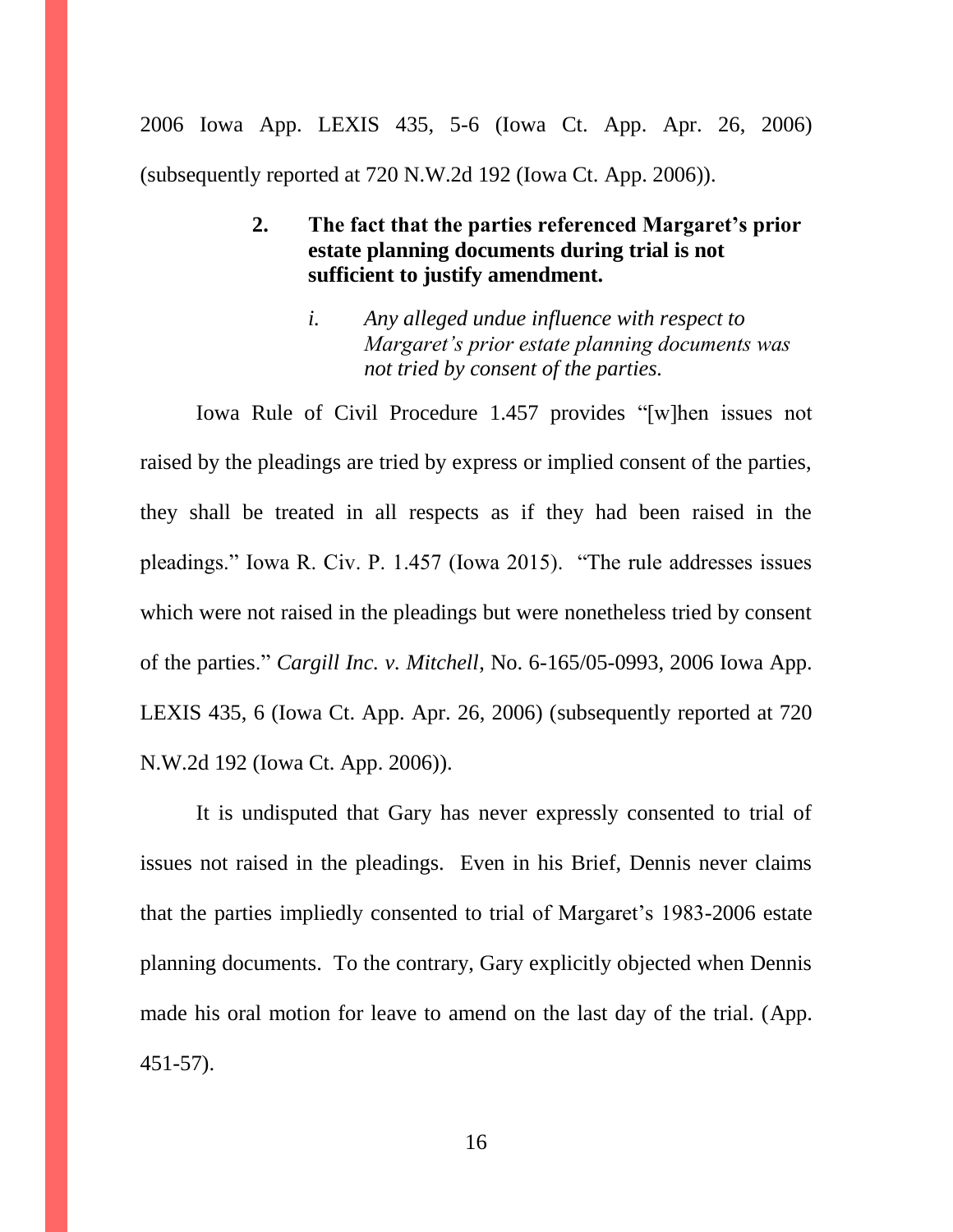*ii. Whether the parties "voluntarily offered evidence" is not the standard for a motion to amend a claim under Iowa law.*

Instead of citing a Rule of Civil Procedure, Dennis claims that the test for amendment is "whether the parties voluntarily presented evidence concerning the testatrix's intent in drafting the various wills form 1983- 2007." Dennis' Brief at pp. 36-37. The logical fallacy of this argument is self-evident – if a plaintiff could force a court to allow amendment during trial simply by presenting evidence on a legal claim it has never pled, courts would be faced with a slippery slope resulting in unfair surprise and prejudice to defendants. In support of his assertion, Dennis claims that "[w]here the parties voluntarily offer evidence on an issue the denial of an amendment to conform to such proof would be beyond fair discretion." Dennis's Brief at p. 36 (quoting *Laverty v. Hawkeye Security Ins. Co.*, 140 N.W.2d 83, 88 (Iowa 1966)).

First, the Iowa Supreme Court's discussion leading to this quotation in *Laverty* pertained to Rule 88 of the Iowa Rules of Civil Procedure, the predecessor to Rule 1.421. *Id*.; *Antolk v. McMahon*, 744 N.W.2d 82 (Iowa 2007). Rule 1.421 addresses defenses to a claim for relief, not attempts to amend to add additional claims. Iowa R. Civ. P. 1.421 (2015).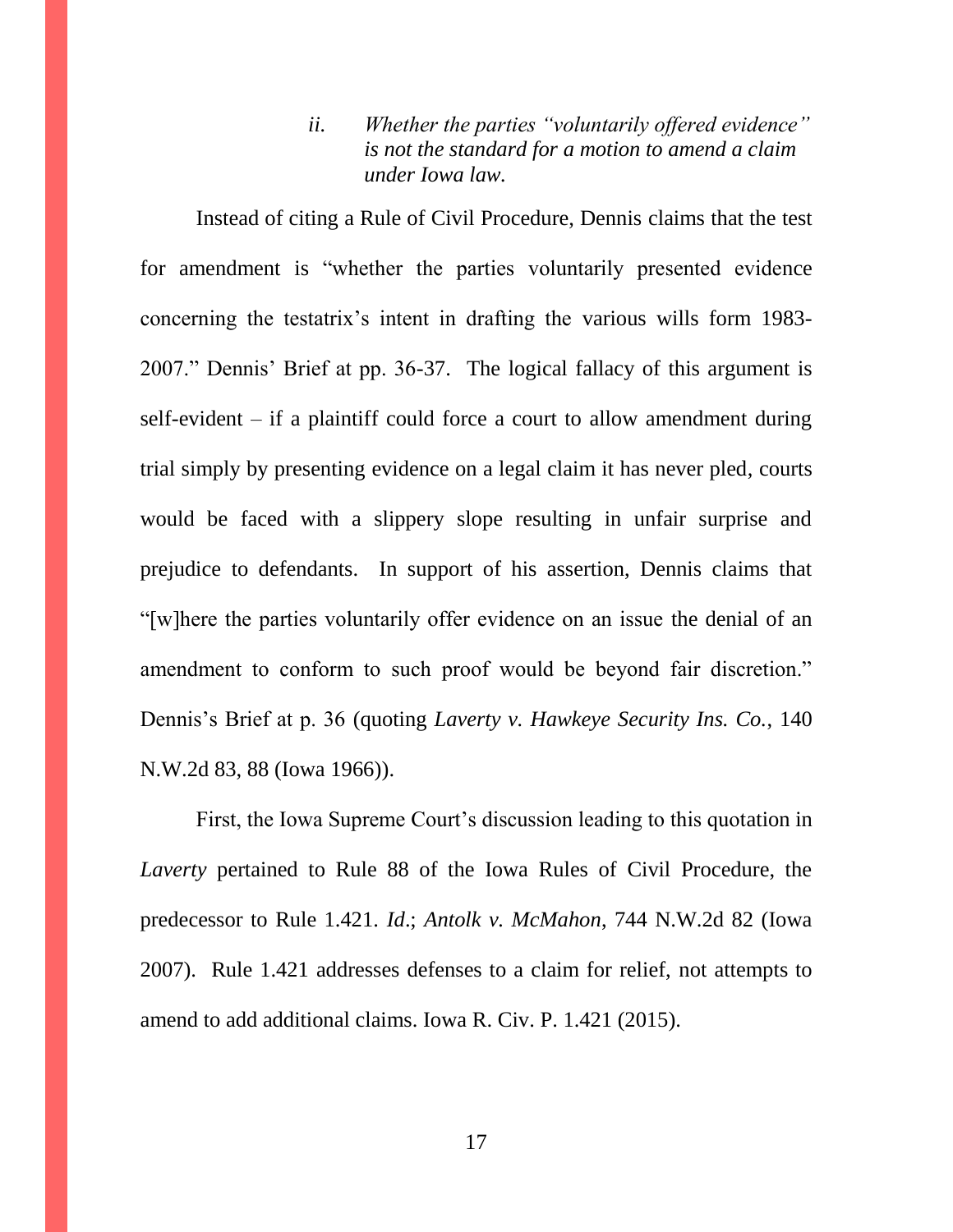Second, as Dennis failed to mention, this quotation is immediately preceded by the qualification that "[w]hile the issues may not be substantially changed wide discretion is vested in the trial court." *Laverty*, 140 N.W.2d at 88. As discussed in subsection  $II(C)(3)(i)$ , below, unlike *Laverty*, the issues in this case would have "substantially changed" if Dennis had been permitted to amend as he requested. Third, unlike the present case, the evidence in *Laverty* purportedly justifying amendment was uncontroverted. *Id*. at 88. Fourth, in *Laverty*, just as Gary is requesting this court do, the Supreme Court held that the trial court did not abuse its discretion in ruling on the proposed amendment.

In the *Dulin* case Dennis cites: (1) the Iowa Supreme Court only mentions "leave to amend" in one place on the last page of the opinion; (2) the evidence was "uncontroverted"; and (3) the issue involved setoff and the evidence showed that the plaintiff could not prove any amounts due and owing. *Dulin v. Washington Nat'l Ins. Co.*, 135 N.W.2d 635, 638 (Iowa 1965). Similarly, the issue in the *Barnhouse* case Dennis cites also involved a claim for setoff "on uncontested facts." *Barnhouse v. Hawkeye State Bank*, 406 N.W.2d 181, 188 (Iowa 1987). Uncontested claims involving setoff—a defense which can undermine the plaintiff's ability to prove any amounts are due and owing—are readily distinguishable from attempting to introduce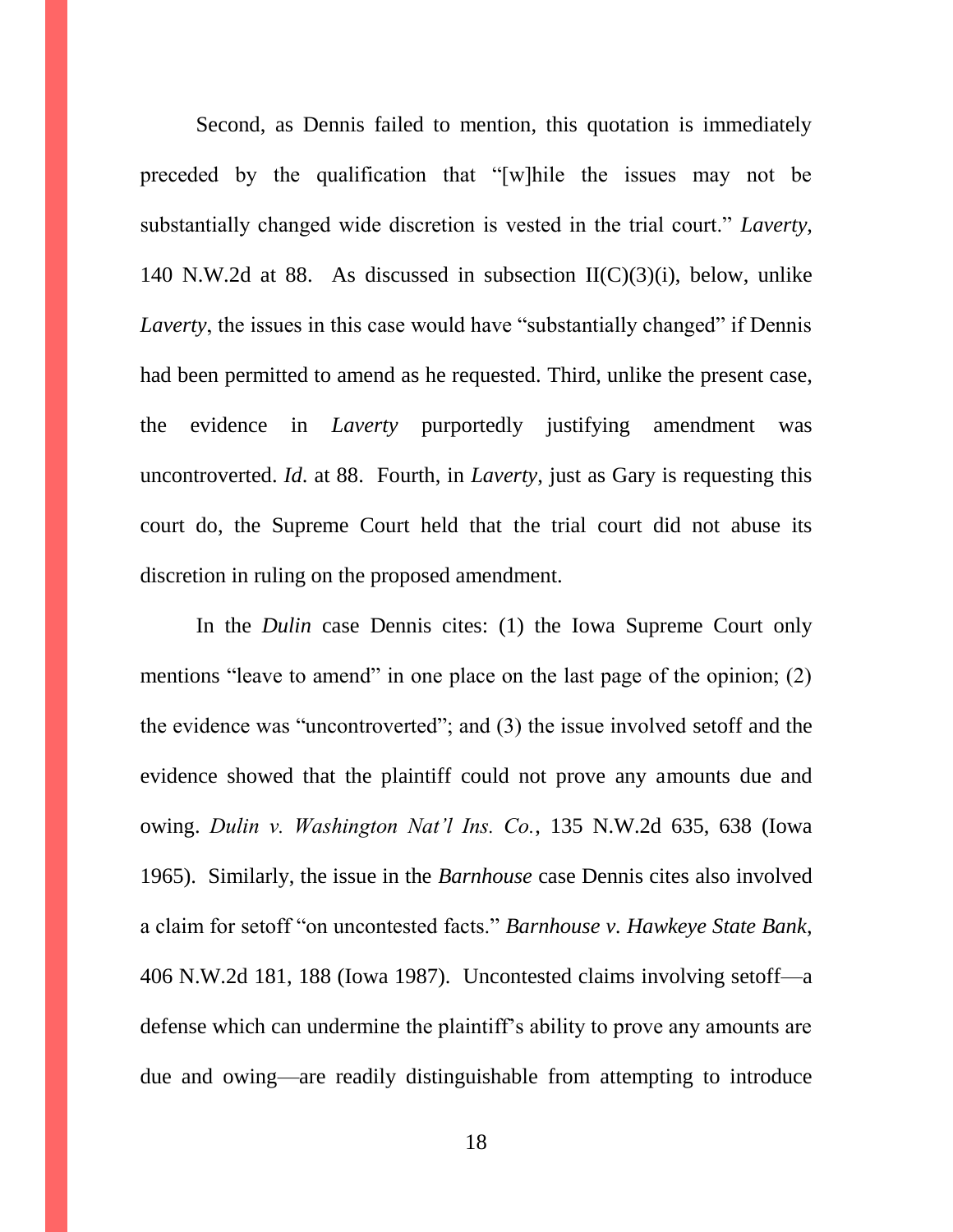entirely new disputed claims like challenging prior estate planning documents in a will contest.

# *iii. Dennis has not shown that the proposed amendment actually conformed to the alleged proof.*

Dennis's allegation that the parties referenced prior estate planning documents is not sufficient to justify amendment. Instead, the proposed amendment must also actually conform to the proof. *B&B Asphalt Co. v. T.S. McShane Co.*, 242 N.W.2d 279, 284 (Iowa 1976). In *B&B Asphalt*, the plaintiff moved "for leave to amend to add allegations of breach of warranty at the conclusion of its evidence." *Id* at 283. On appeal, the Supreme Court noted that "[a] fundamental problem with plaintiff's proposed amendment is that it *did not actually conform to proof*." *Id.* at 284 (emphasis added). The Supreme Court thus held that "it was not an abuse of discretion for the trial court to deny the amendment." *Id.*

The elements necessary to establish a finding of undue influence are:

- 1. Susceptibility to undue influence,
- 2. Opportunity to exercise such influence and effect the wrongful purpose,
- 3. Disposition to influence unduly for the purpose of procuring an improper favor, and
- 4. Result clearly the effect of undue influence.

*In re Estate of Davenport*, 346 N.W.2d 530, 532 (Iowa 1984) (citing *Matter of Estate of Herm*, 284 N.W.2d 191, 200-01 (Iowa 1979)). Dennis has not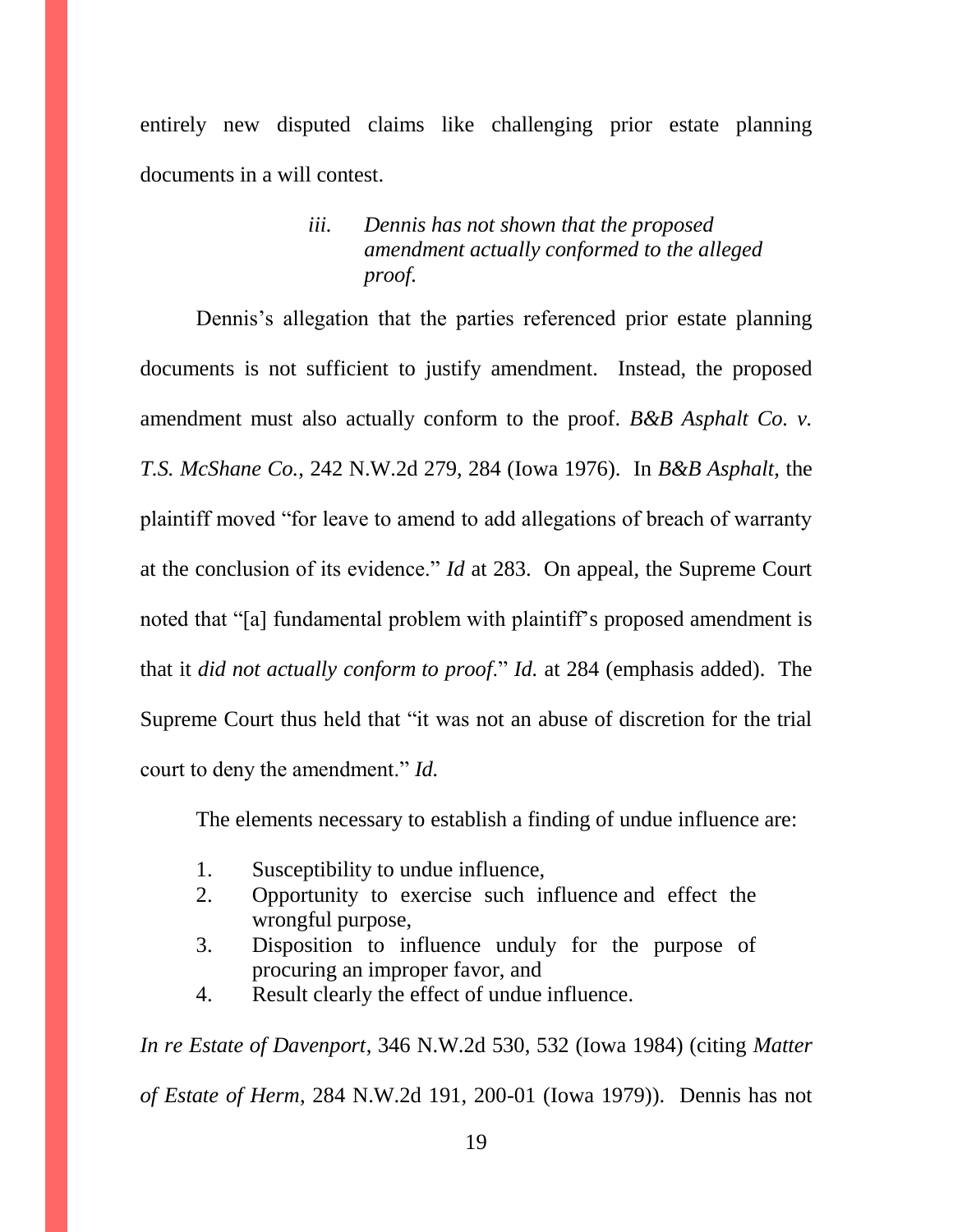identified evidence which was admitted at trial that shows that Gary exercised undue influence over Margaret when she executed her eight prior estate planning documents which would justify amendment to "conform to the proof" for any or all of those documents. Dennis cannot point to specific evidence justifying amendment and a jury question on each of the four prongs of the test for undue influence for every one of Margaret's eight prior estate planning documents he sought to challenge in his motion for leave to amend.

# *iv. The evidence Gary presented at trial was in direct response to, and necessitated by the evidence Dennis presented.*

In this case, Dennis spent five pages of his Brief referencing things Gary and the undersigned did at trial, then claimed "[i]f the previous wills were going to confuse the issue and therefore should not be contested [Gary] spent a lot of time discussing them and the circumstances of their making." *See* Dennis's Brief at pp. 37-41. However, Dennis's insinuation that this was simply a case of Gary injecting evidence of every prior estate planning document into the case is false, and contradicted by Dennis's own statements.

Dennis presented his case first, and is now literally criticizing Gary for rebutting the evidence Dennis injected into the record. As Dennis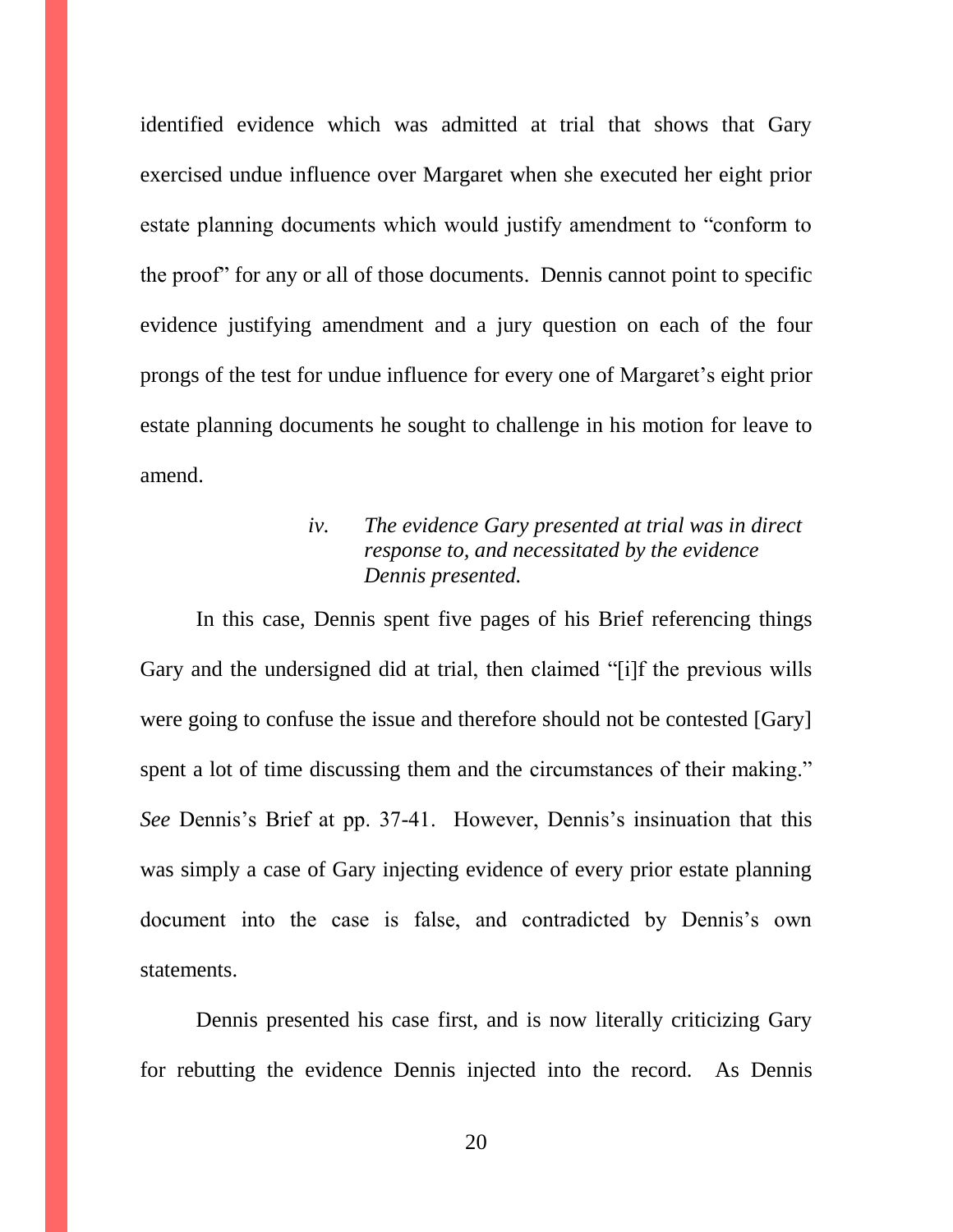admits, his theory was that Gary, since he returned to farm in 1981, began to "curry influence and favor with his mother" and "influenced an erosion of Dennis's share under the various wills." Dennis' Brief at p. 43. Dennis characterized what occurred as a "continuous deterioration" or "steady attrition" of Dennis's alleged inheritance in favor of Gary and his heirs. Dennis's Brief at pp. 8, 19. To attempt to prove his theory of a "continuous" or "steady" attrition, Dennis, with his first witness, himself, and thereafter, presented evidence with respect to Margaret's prior estate planning documents. (App. 295 at 51:15-18). At trial, Dennis's attorney also recognized the necessity of referencing the prior documents in Dennis's presentation of his claims:

Unfortunately in this case without the history or the series and the gradual erosion you lose the perspective if you don't see them all. This case mandates they all be presented because of the way it was eroded and that is consistent with what her desires were.

(App. 455 at 211:21-25).

Dennis is essentially asking this Court to give defendants two untenable choices: (1) either fail to rebut the evidence introduced by a plaintiff; or (2) allow the plaintiff to amend during trial to plead a new legal theory to take advantage of evidence the plaintiff injected into the record. Dennis has previously attempted to take advantage of "evidence" he injected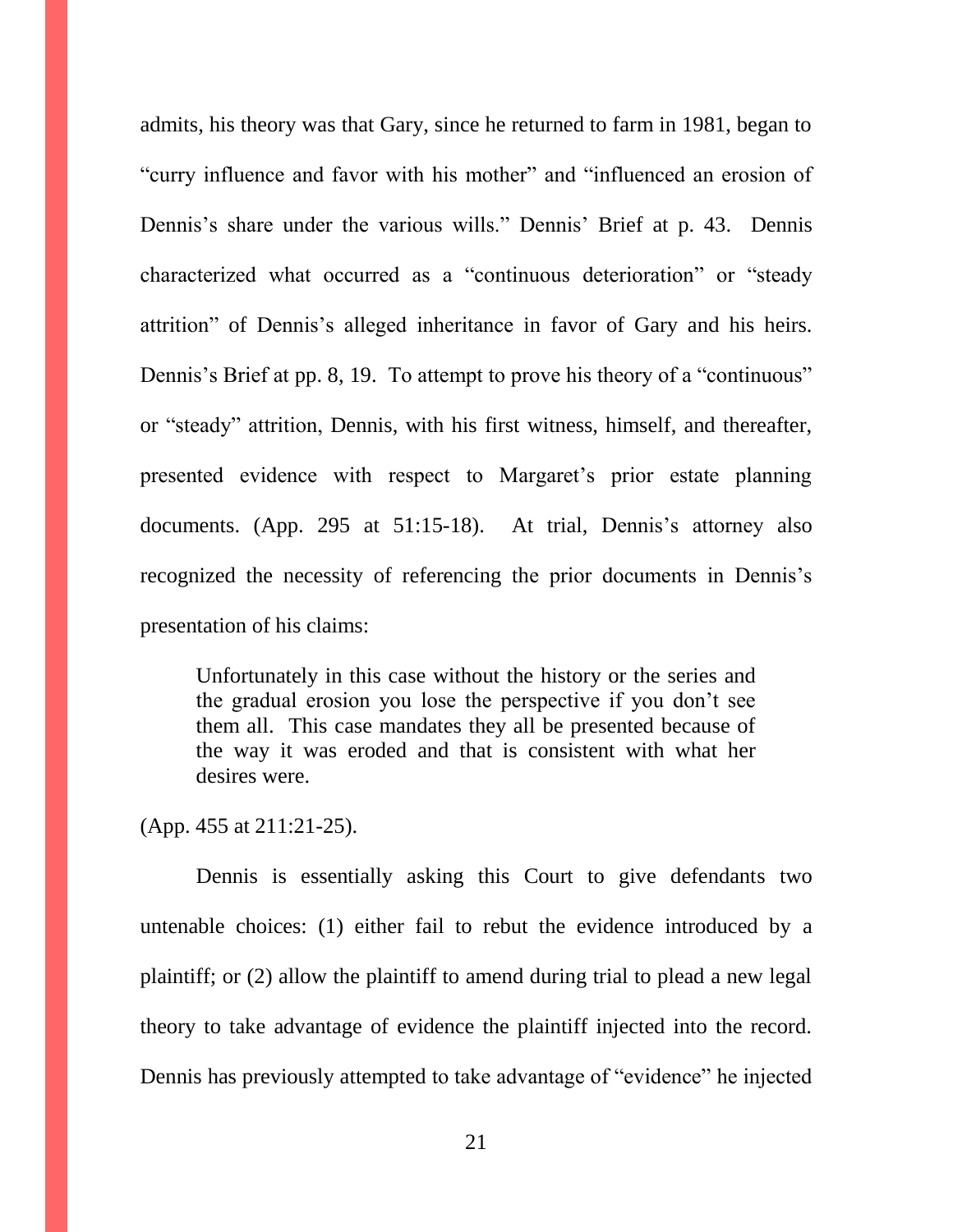into the record. $6$  Gary, as was his prerogative, and as necessitated by the evidence Dennis introduced, referenced Margaret's prior estate planning documents to rebut Dennis' claims.

# **3. Gary would have been prejudiced if the District Court had permitted Dennis to amend his claim on the last day of trial.**

*i. An amendment would have substantially changed Dennis's claims.*

"[A]n amendment to conform to the proof should not be allowed if it will substantially change the claim." *Tomka v. Hoechst Celanese Corp.*, 528 N.W.2d 103, 108 (Iowa 1995). Going into trial, and for the two-and-a-half years since Dennis filed his Petition, it was Gary's understanding that he would only have to rebut the claim that he exercised undue influence over Margaret when she executed her 2007 Will and 2008 Codicil. Gary directed his efforts in discovery, depositions, pre-trial preparation, and during the first two days of trial accordingly. If Dennis had been allowed to amend, instead of having to defend claims of undue influence under the *Davenport*  test for only the 2007 Will and 2008 Codicil, Gary would have needed to defend against eight additional claims of undue influence at eight different times over the course of over twenty years.

 6 *See* App. 557-597.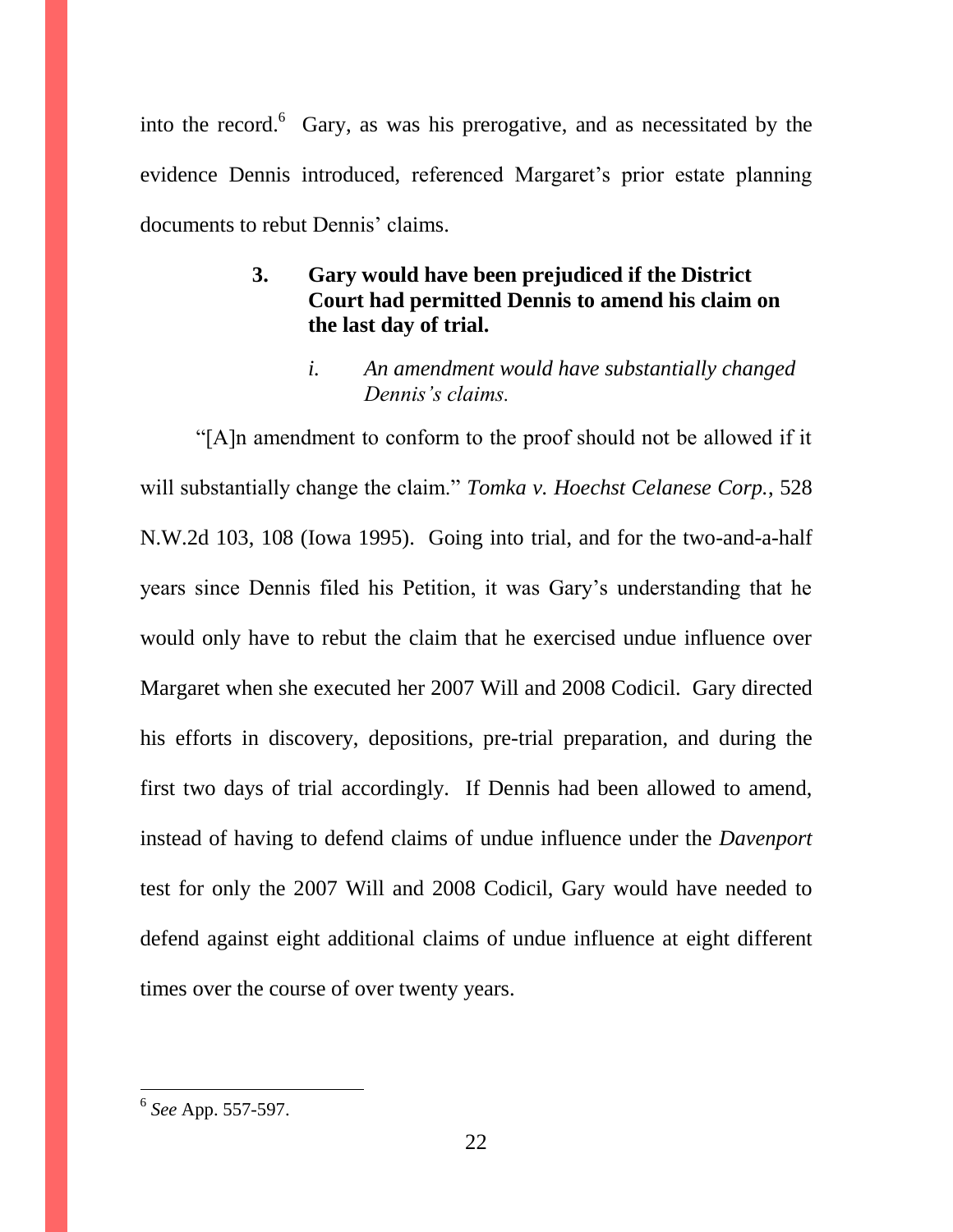If the circumstances surrounding Margaret's execution of her prior estate planning documents were at issue Gary could have: (1) sent additional or different discovery; (2) deposed additional witnesses; (3) asked additional or different questions during depositions; (4) changed his litigation strategy and preparation for trial; (5) presented testimony from additional witnesses at trial; (6) presented additional exhibits at trial; and/or (7) presented live testimony from certain witnesses like Dr. Iltis and Attorney Dendinger, instead of having their depositions read in. As Judge Telleen explicitly recognized, "there could have been and would have been in my estimation much different evidence presented, much different proof presented, many different witnesses called, it's too late in the game and the motion to amend is denied." (App. 457 at 213:1-5).

There is a clear distinction between simply referencing evidence at trial, and using that evidence in a manner in an attempt to rebut an explicit claim in the case. Dennis cannot seriously contend that Gary had a full and fair opportunity to present evidence on all of Margaret's prior estate planning documents. For instance, in his Brief, Dennis makes references to letters from Attorney Joni Axel. Gary never deposed Attorney Axel nor called her as a witness at trial to explain the circumstances surrounding her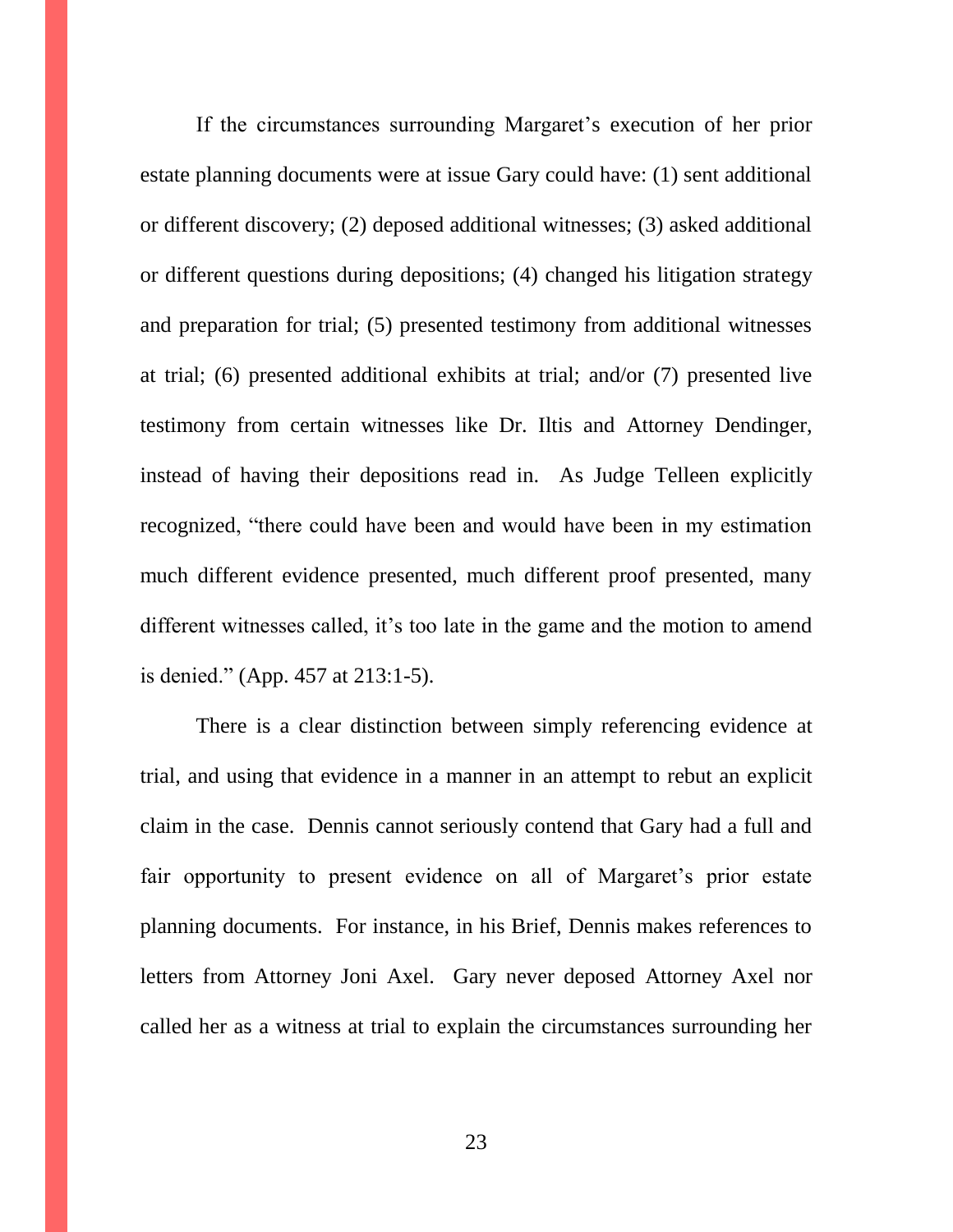drafting of the letters. Gary did not present live testimony from Attorney Lowell Dendinger at trial.

Neither party introduced much testimony about the specific circumstances surrounding Margaret's execution of the majority of her prior estate planning documents, including whether: (1) Margaret was susceptible to undue influence at the execution of each and every one of those prior estate planning documents; (2) Gary had the opportunity to exercise undue influence and effect a wrongful purpose at that time; (3) Gary had a disposition to unduly influence Margaret at that time; or (4) Margaret's disposition of her assets in those instruments was "clearly" the result of undue influence. As Judge Telleen explicitly recognized in denying Dennis's oral motion to amend, "the defense has prepared their whole strategy and their whole basis of this case in defending the 2007 Will and the 2008 Codicil and did not defend the earlier Wills. . . ." (App. 456-57 at 212:23-213:1).

Even if Gary could have recalled some witnesses who had already testified, he would not have had time to prepare for the same. Similarly, it would have been impossible for Gary to examine some witnesses including Dr. Iltis and Attorney Dendinger whose testimony had been read into evidence—on the new claims at issue. It would also have been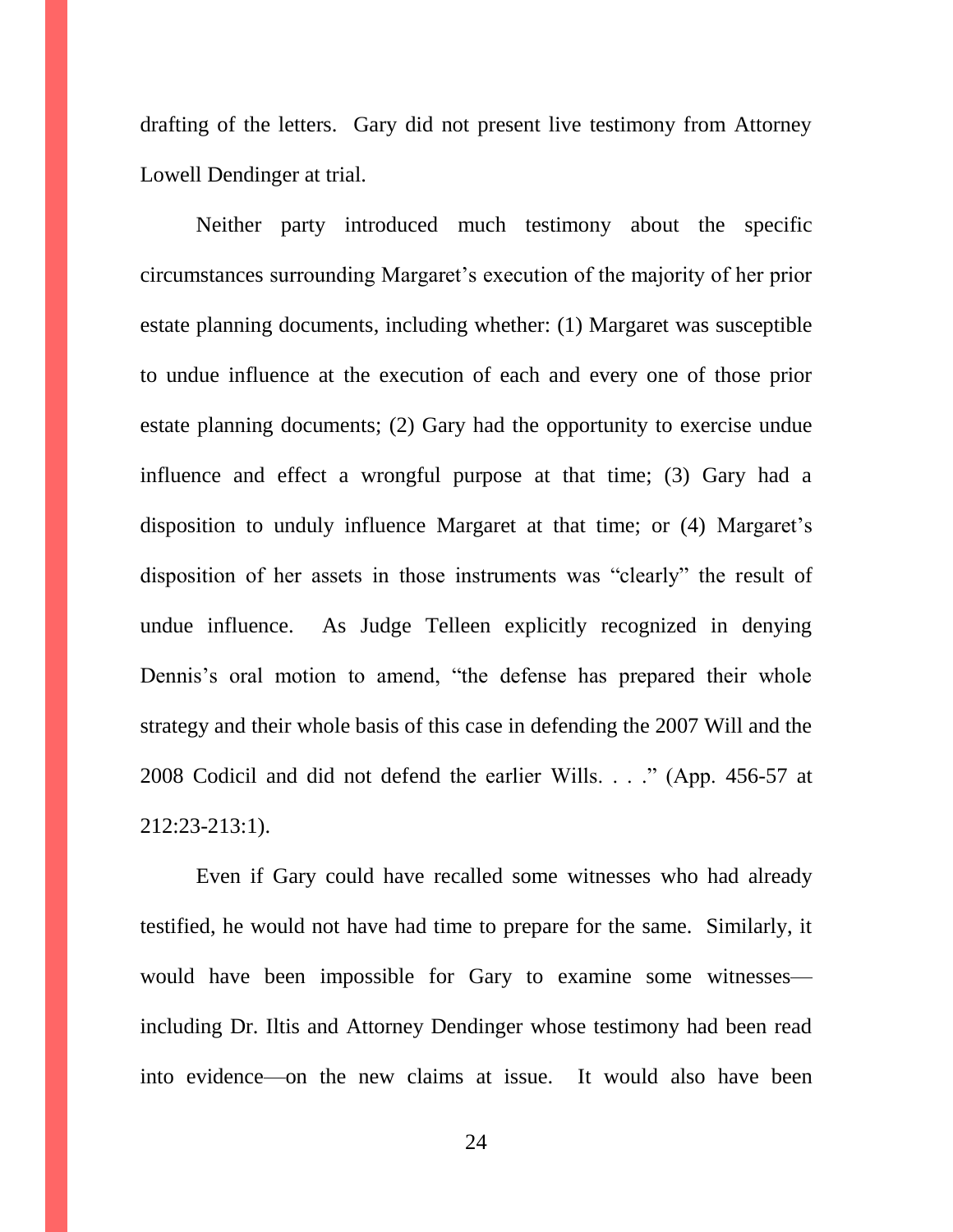impossible for Gary to call new witnesses such as Attorney Axel, or Margaret's friends, neighbors, or relatives, who could testify as to: (1) whether Margaret was susceptible to undue influence at the time of her execution of each and every prior estate planning document in the 1980s, 1990s, and 2000s; (2) whether Gary had the opportunity to exercise undue influence and effect a wrongful purpose at that time; or (3) whether Gary had a disposition to unduly influence Margaret at that time.

A full and fair trial of Dennis's claims with respect to every one of Margaret's prior estate planning documents would have taken several days, necessitated the introduction of additional evidence and witnesses, and substantially changed the issues to be decided by the jury from just addressing the 2007 Will and 2008, to having to make findings about eight additional estate planning documents. An amendment which would have substantially changed the claims "midway through the trial" must be denied. *Tomka*, 528 N.W.2d 108.

> *ii. Separate trials would have been necessary if Dennis had attempted to challenge all of Margaret's estate planning documents in the same proceeding.*

The Iowa Supreme Court has held that the validity of a will which is admitted to probate "alone should be tried and submitted to the jury for its consideration without having such issue clouded with [other] wills which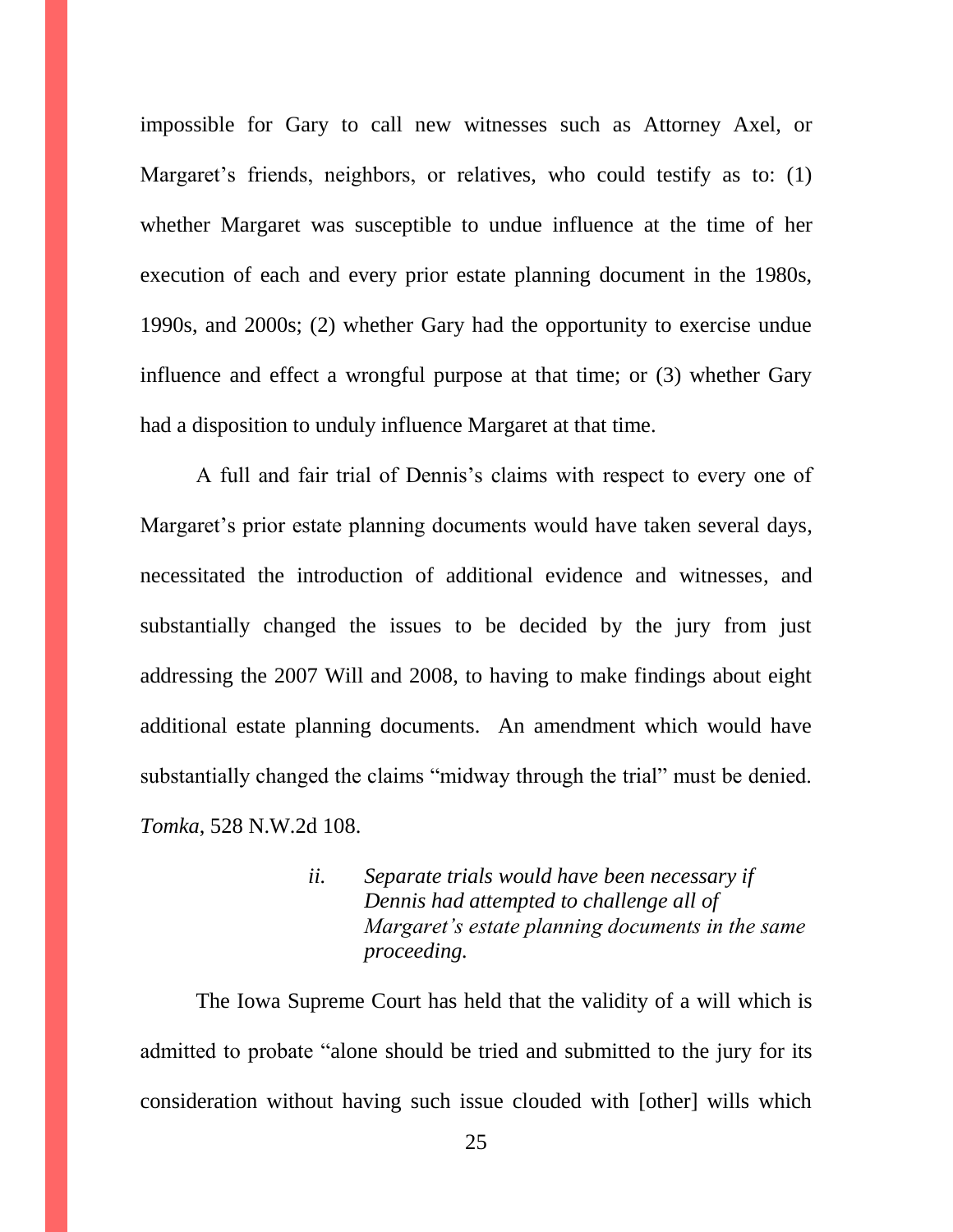had been made, revoked and destroyed." *Swartzendruber v. Lamb*, 582 N.W.2d 171, 174 (Iowa 1998) (citing *In re Estate of Cocklin*, 497 N.W. 864, 865 (Iowa 1941)). In reaching this conclusion in *Swartzendruber*, the Court explicitly recognized that "consideration of facts surrounding the execution of earlier wills can, in some instances, distract the jury's focus from the facts surrounding the execution of the will that has been admitted to probate. When that danger exists, separate actions should be required." *Id*. at 175 (citing *Cocklin's Estate,* 297 N.W.).

If Dennis had previously contested all of Margaret's prior estate planning documents Gary could have, and would have moved for separate trials. (App. 452-55 at  $208:17 - p$ . 211:11). For instance, Dennis read in medical testimony from Dr. Mark Iltis. (App. 364 at 120:6-7). However, Dennis did not produce any medical testimony that Margaret was susceptible to undue influence at any time before execution of her 2007 Will. Had Dennis attempted to challenge all of Margaret's prior estate planning documents in the same proceeding the jury could have confused Dr. Iltis' testimony with respect to Margaret's mental state when she executed her 2007 Will and 2008 Codicil, with the absolute lack of evidence of any alleged susceptibility on Margaret's part to undue influence prior to that time.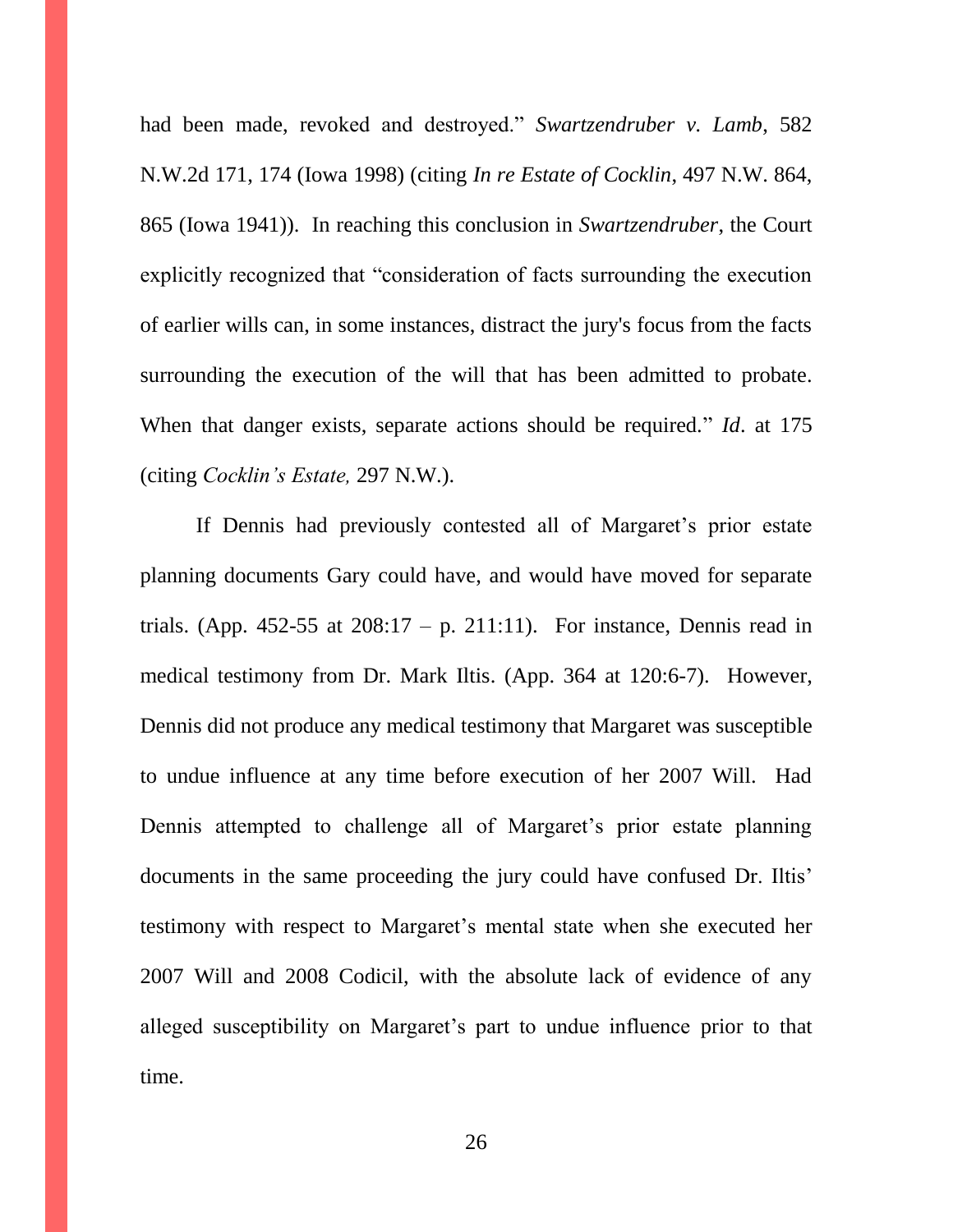"The law presumes a person is free from undue influence." *Burkhalter v. Burkhalter*, 841 N.W.2d 93, 96 (Iowa 2013) (quoting Iowa State Bar Ass'n, *Iowa Civil Jury Instructions* 2700.4 (2015)).

Undue influence must be such as to substitute the will of the person exercising the influence for that of the testator, thereby making the writing express, not the purpose and intent of the testator, but that of the person exercising the influence. It must operate *at the very time* the will is executed and must be the dominating factor.

*In re Estate of Roberts*, 140 N. W.2d 725, 730 (1966) (emphasis added). If trial had been allowed on all ten estate planning documents Margaret executed over the course of twenty-five years, the jury could also—as Dennis likely hoped—have just made a "general" finding that Gary had exercised undue influence over Margaret. It is unlikely that a jury would have taken the time to make separate and distinct findings on each of the four elements of a claim for undue influence "at the very time" Margaret executed each and every one of her ten estate planning documents. *In re Estate of Roberts*, 140 N. W.2d 725, 730 (1966). The jury would have been required to sort through documentation, oral testimony, and the circumstances existing at ten distinct times over the course of twenty-five years, without being influenced by testimony and evidence relating to subsequent occurrences, essentially "peeling off" each subsequent estate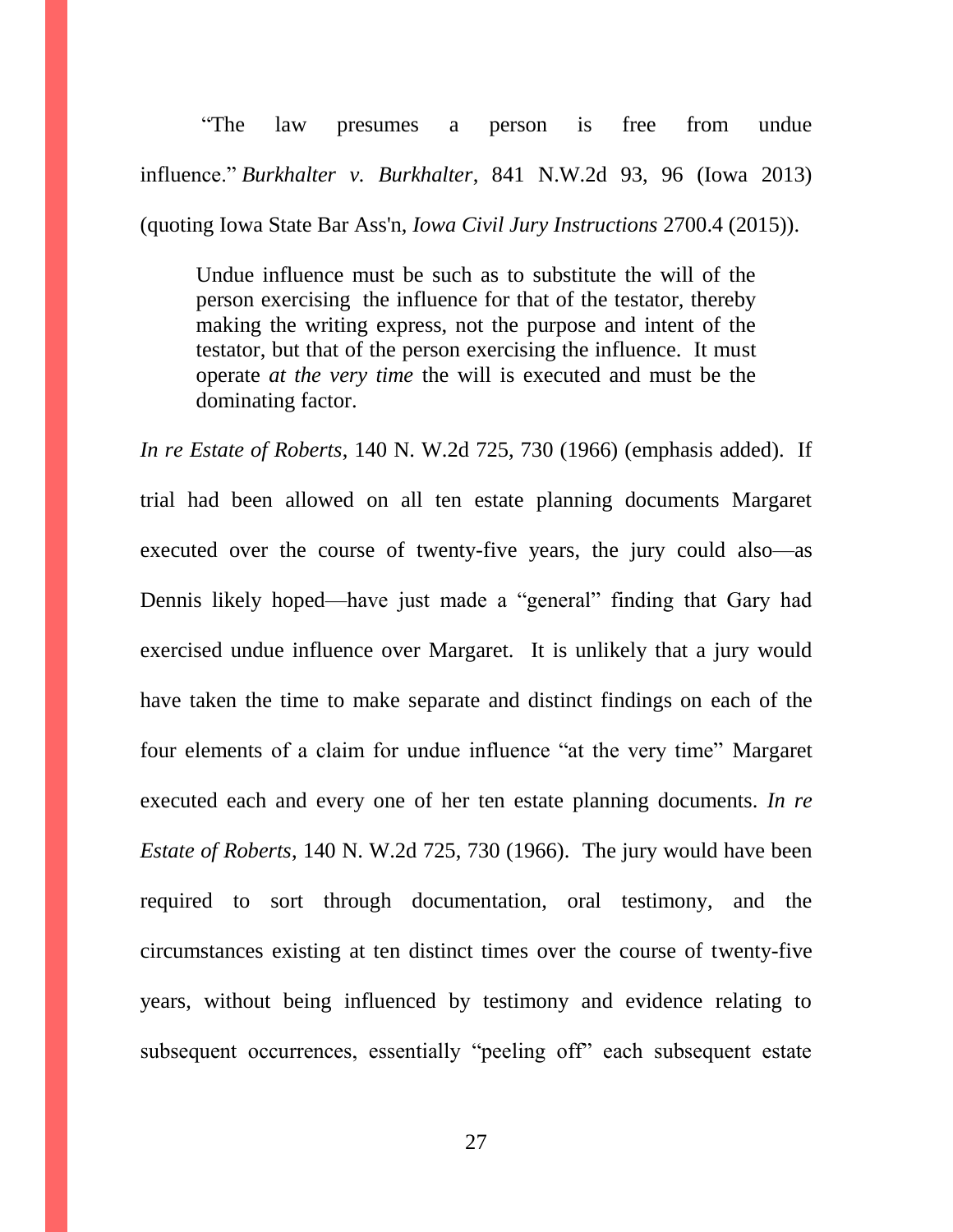planning document. This would have been an exhausting, if not impossible task.

Separate actions would have been required even if Dennis had filed a timely motion to amend. Gary would have been severely prejudiced if the Court had permitted Dennis to not only amend on the last day of trial, but also to amend to challenge all of Margaret's estate planning documents in the same proceeding. Judge Telleen did not abuse his discretion in denying Dennis's motion to amend.

# **4. The District Court's denial of Dennis's motion for leave to amend was not prejudicial to Dennis.**

In order to constitute reversible error, the trial court's decision to overrule Dennis's Oral Motion for Leave to Amend must also have also been prejudicial to Dennis and actually affected the outcome of the action. *In re Estate of Bearbower*, 426 N.W.2d 392, 394 (Iowa 1988). Even assuming, *arguendo*, the District Court abused its discretion in denying Dennis's oral motion to amend the pleadings halfway through trial, such abuse of discretion was not prejudicial to Dennis.

After the District Court denied Dennis's oral motion for leave to amend Gary moved for a directed verdict on both the 2007 Will and 2008 Codicil. (App. 457-70). As Judge Telleen noted in denying Gary's motion for directed verdict with respect to the 2007 Will, Dennis's evidence was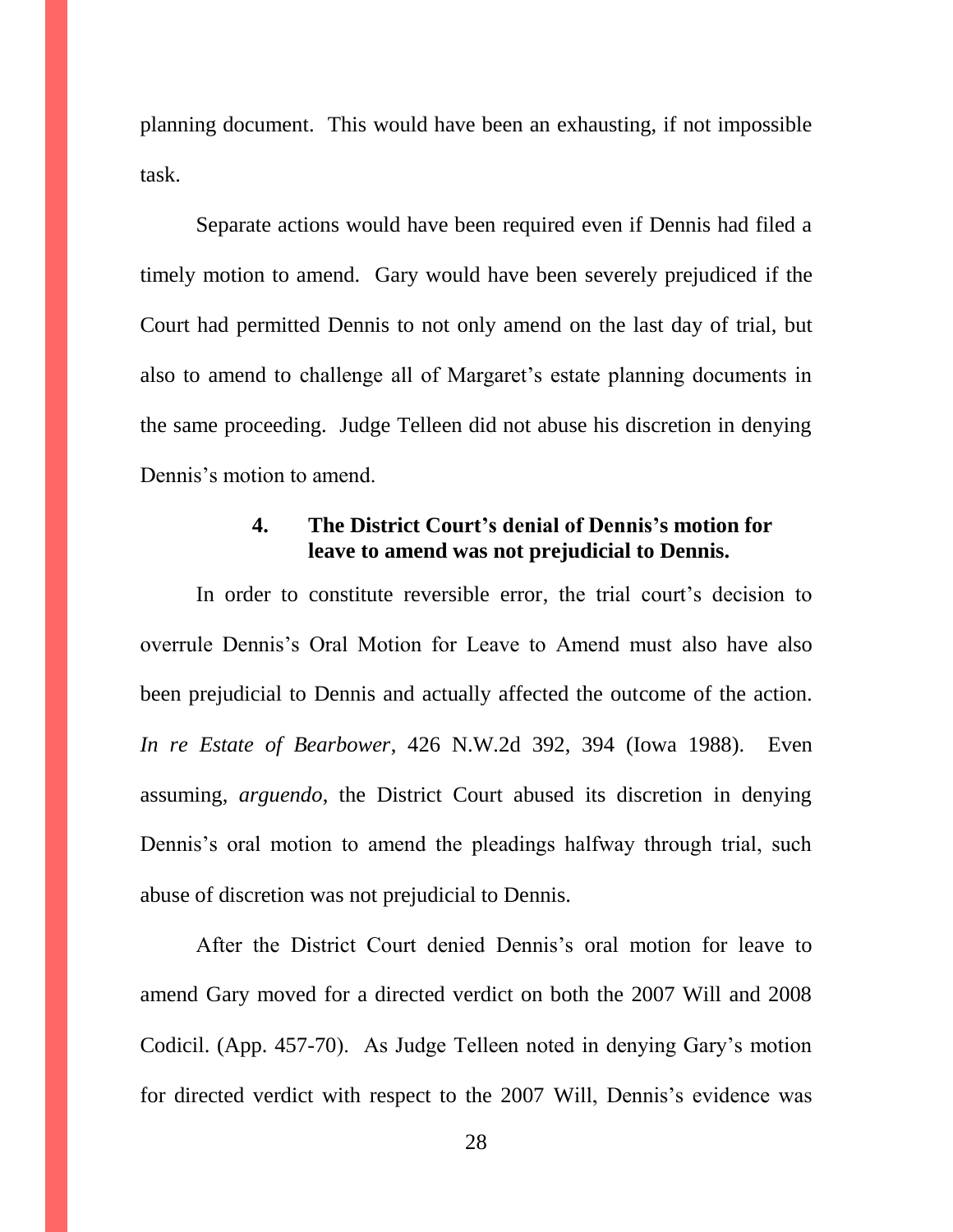"extremely thin but I think it is better for judicial economy in this case is to deny the motion for directed verdict and see what the jury does with it." (App. 465). The 2008 Codicil, however, is different.

The only substantive change the 2008 Codicil made from the 2007 Will was to add a restriction on Gary's ability to sell the farmland. (App. 466) (App. 865-66). In other words, the 2008 Codicil was *less favorable* to Gary. *Id*. Dennis may have influenced Margaret to draft the 2008 Codicil. (App. 339-42 at  $95:4 - 98:4$ ). When asked by his counsel whether "it even matters if the 2008 Codicil was written," Dennis replied "no". (App. 352-53 at  $108:24 - 109:2$  (App. 467 at  $223:11-13$ ). Not only does that statement underscore the weakness of Dennis's claims, but it is also contrary to the law.

In her 2008 Codicil, Margaret explicitly certifies that:

# **In all other respects not modified herein, I hereby reaffirm the provisions of my Last Will and Testament dated July 19, 2007.**

(App. 865-66) (emphasis added). Under the doctrine of reaffirmation, "a will or codicil which was invalid as originally executed because of undue influence is republished and validated by the execution of a codicil thereto by the testator at a time when that person was no longer subject to undue influence." *Abel v. Bittner*, 470 N.W.2d 348, 350 (Iowa 1991); (App. 469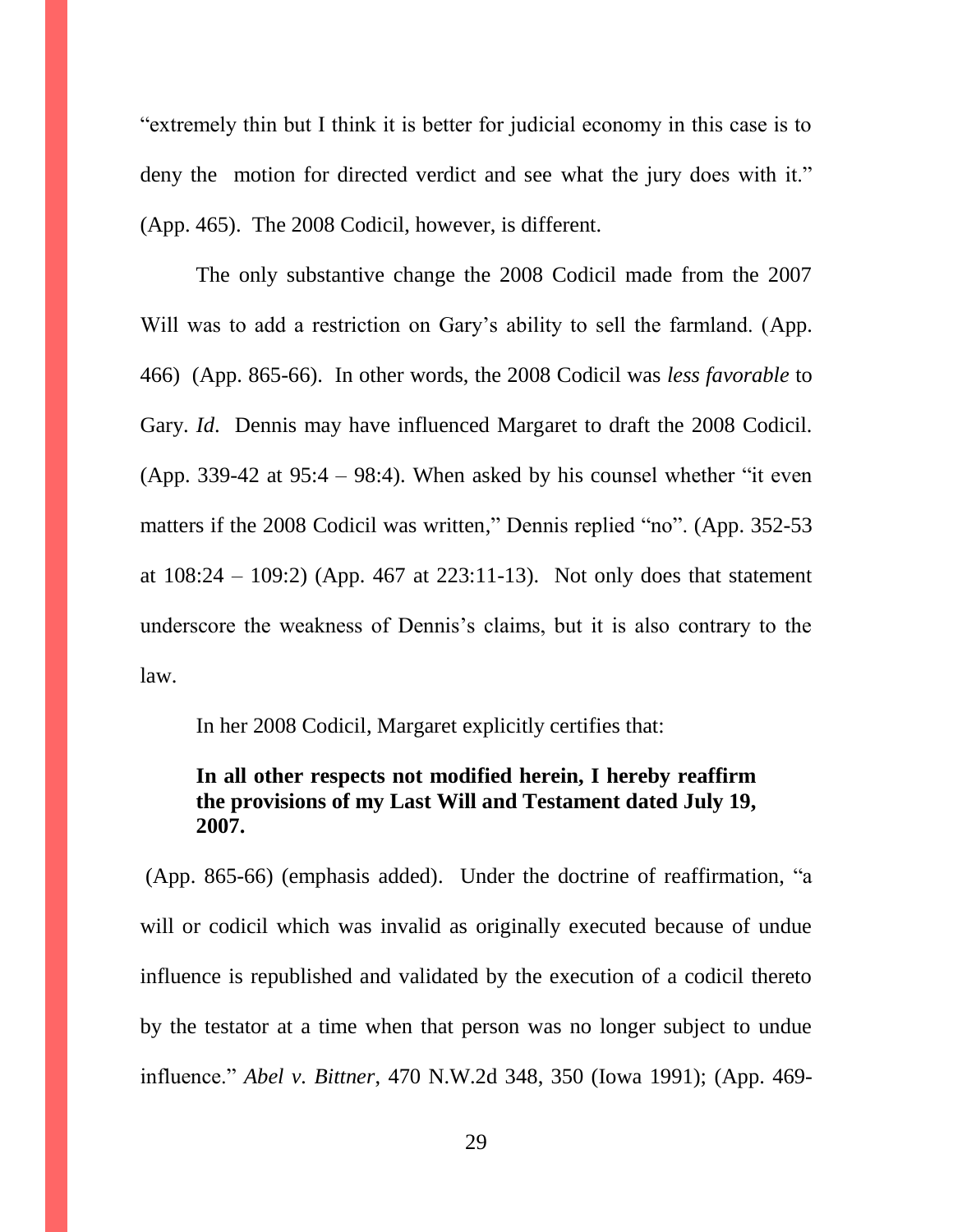70). The jury did not find that Gary exercised undue influence over Margaret when she executed her 2008 Codicil, thus under the doctrine of reaffirmation Dennis was prohibited from avoiding the provisions of the 2007 Will and any prior estate planning documents. *Id*. at 351.

Even if the jury could have found that Gary exercised undue influence over Margaret when she executed any or all of her prior estate planning documents, because Margaret reaffirmed her 2007 Will in her 2008 Codicil, any previous undue influence by any party is entirely irrelevant. The result would have been the same – Margaret's 2007 Will as amended by her 2008 Codicil, which was admitted to probate, would still stand. Dennis was not prejudiced in any way by the District Court denying Dennis's oral motion for leave to amend on the last day of trial.

### **CONCLUSION**

Dennis has not preserved error on Judge Darbyshire's Ruling on the Motion for Summary Judgment. Even if Dennis did preserve error, Dennis has not set forth any claim of reversible error, only that this Court should establish new law – a task better left to the legislature. Judge Telleen did not abuse his discretion when he denied Dennis's oral motion to amend the pleadings on the last day of trial. Dennis was also not prejudiced by the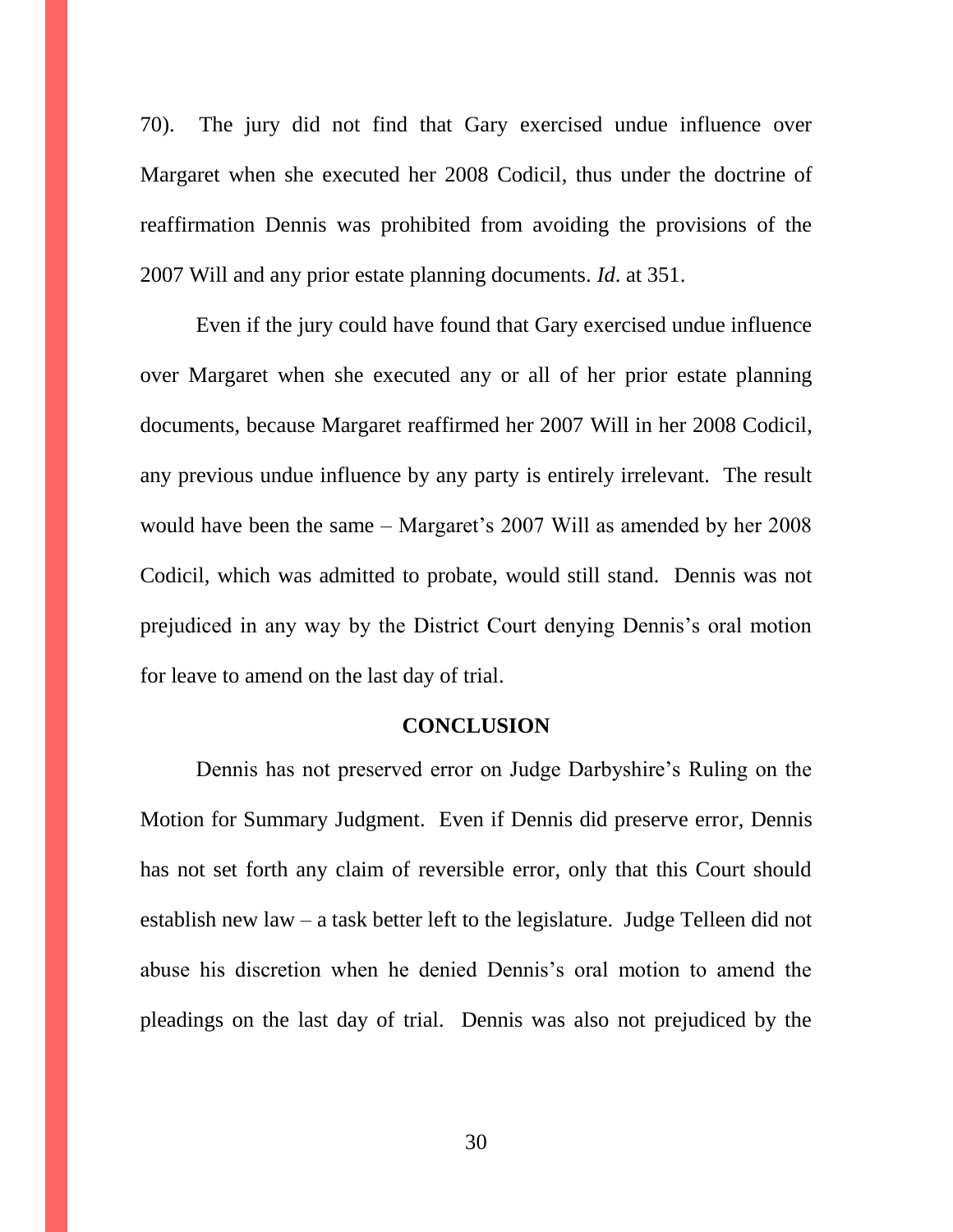denial of his motion to amend. The Court should affirm the District Court's rulings in their entirety.

# **REQUEST FOR ORAL SUBMISSION**

Defendant-Appellee Gary Workman, Individually and as Executor of the Estate of Margaret E. Workman, requests oral submission.

> /s/ Daniel P. Kresowik Daniel P. Kresowik, AT0008910 STANLEY, LANDE & HUNTER A Professional Corporation 201 West Second Street, Suite 1000 Davenport, Iowa 52801 Telephone: (563) 324-1000 Facsimile: (563) 326-6266 E-mail: dkresowik@slhlaw.com

> ATTORNEY FOR DEFENDANT-APPELLEE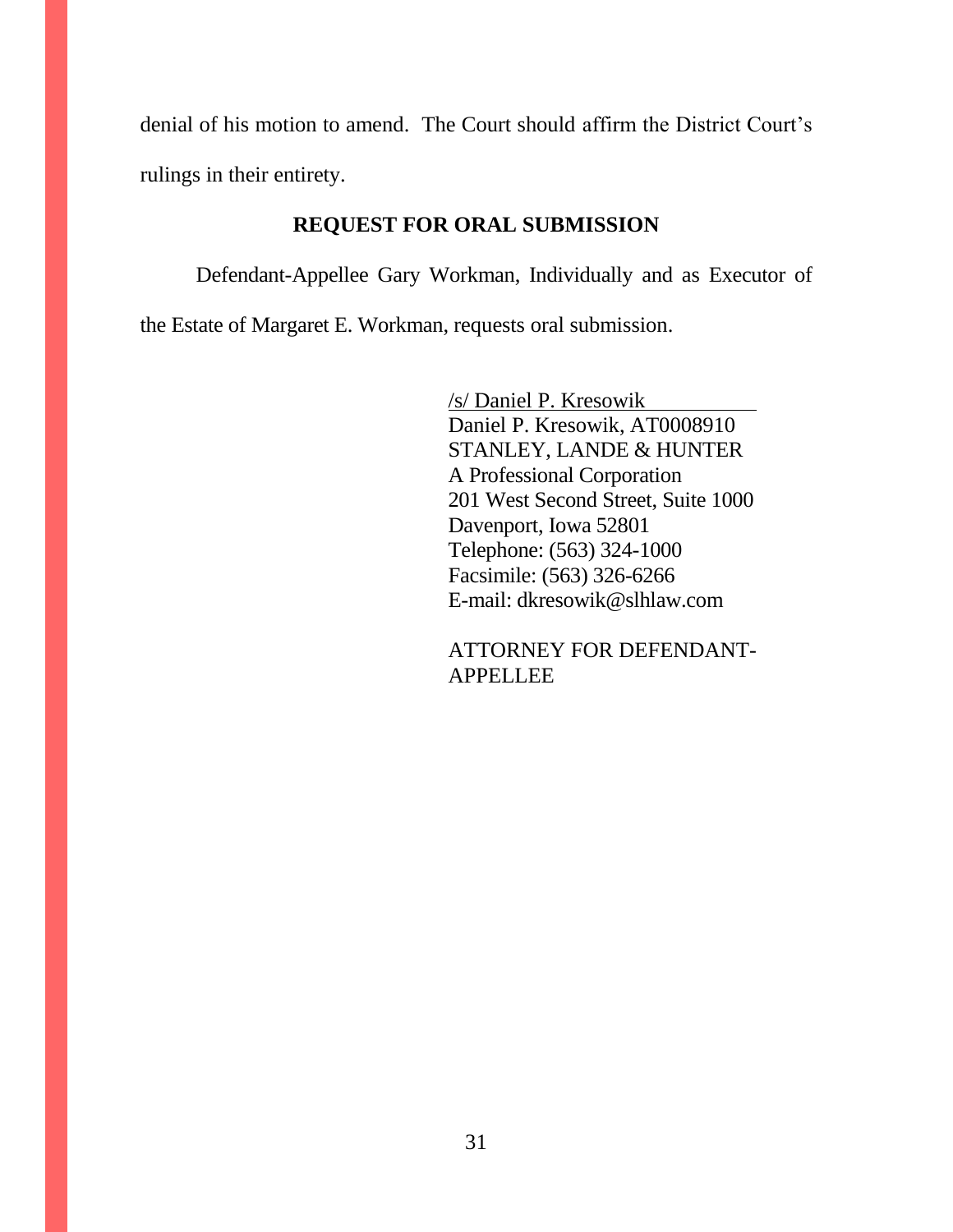### **CERTIFICATE OF FILING**

I hereby certify that on May 27, 2016, I filed this Final Brief for Defendant-Appellee Gary Workman, Individually and as Executor of the Estate of Margaret E. Workman, by electronically filing it with the Iowa Judicial System's EDMS system.

> /s/ Daniel P. Kresowik Daniel P. Kresowik, AT0008910 STANLEY, LANDE & HUNTER A Professional Corporation 201 West Second Street, Suite 1000 Davenport, Iowa 52801 Telephone: (563) 324-1000 Facsimile: (563) 326-6266 E-mail: dkresowik@slhlaw.com

> ATTORNEY FOR DEFENDANT-**APPELLEE**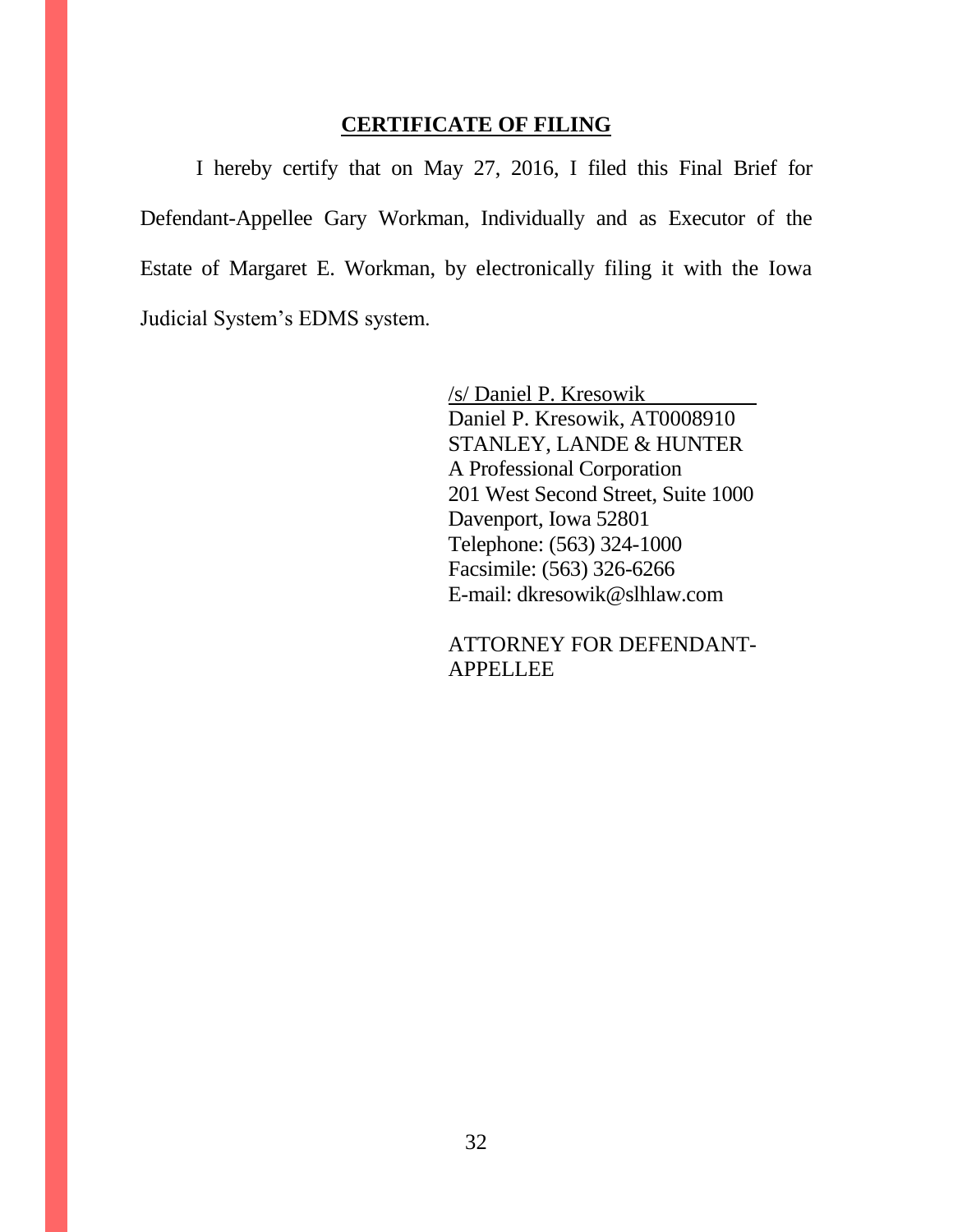### **CERTIFICATE OF SERVICE**

I hereby certify that on May 27, 2016, I served this Final Brief for Defendant/Appellee Gary Workman, Individually and as Executor of the Estate of Margaret E. Workman, on all other parties to this Appeal by mailing one (1) copy thereof by United States Mail with First Class Postage affixed to the following parties:

Eric M. Updegraff (via EDMS) Hopkins & Hueber, P.C. 2700 Grand Avenue, Suite 111 Des Moines, IA 50312-5215

Cynthia Noggle 2037 Hwy 927 Wilton, IA 52778

Christine Thompson 605 Stagecoach Trail LeClaire, IA 52753

Jason Workman c/o Marcia Workman 28250 S.W. 124th Place #3 Homestead, FL 33033

Mindy Sherwood 301 West Rose P.O. Box 694 Wilton, IA 52778

Randy Noggle 2037 Hwy 927 Wilton, IA 52778

Jeffrey Workman 20479 20th Avenue Durant, IA 52747

/s/ Daniel P. Kresowik Daniel P. Kresowik, AT0008910 STANLEY, LANDE & HUNTER A Professional Corporation 201 West Second Street, Suite 1000 Davenport, Iowa 52801 Telephone: (563) 324-1000 Facsimile: (563) 326-6266 E-mail: dkresowik@slhlaw.com ATTORNEY FOR DEFENDANT-APPELLEE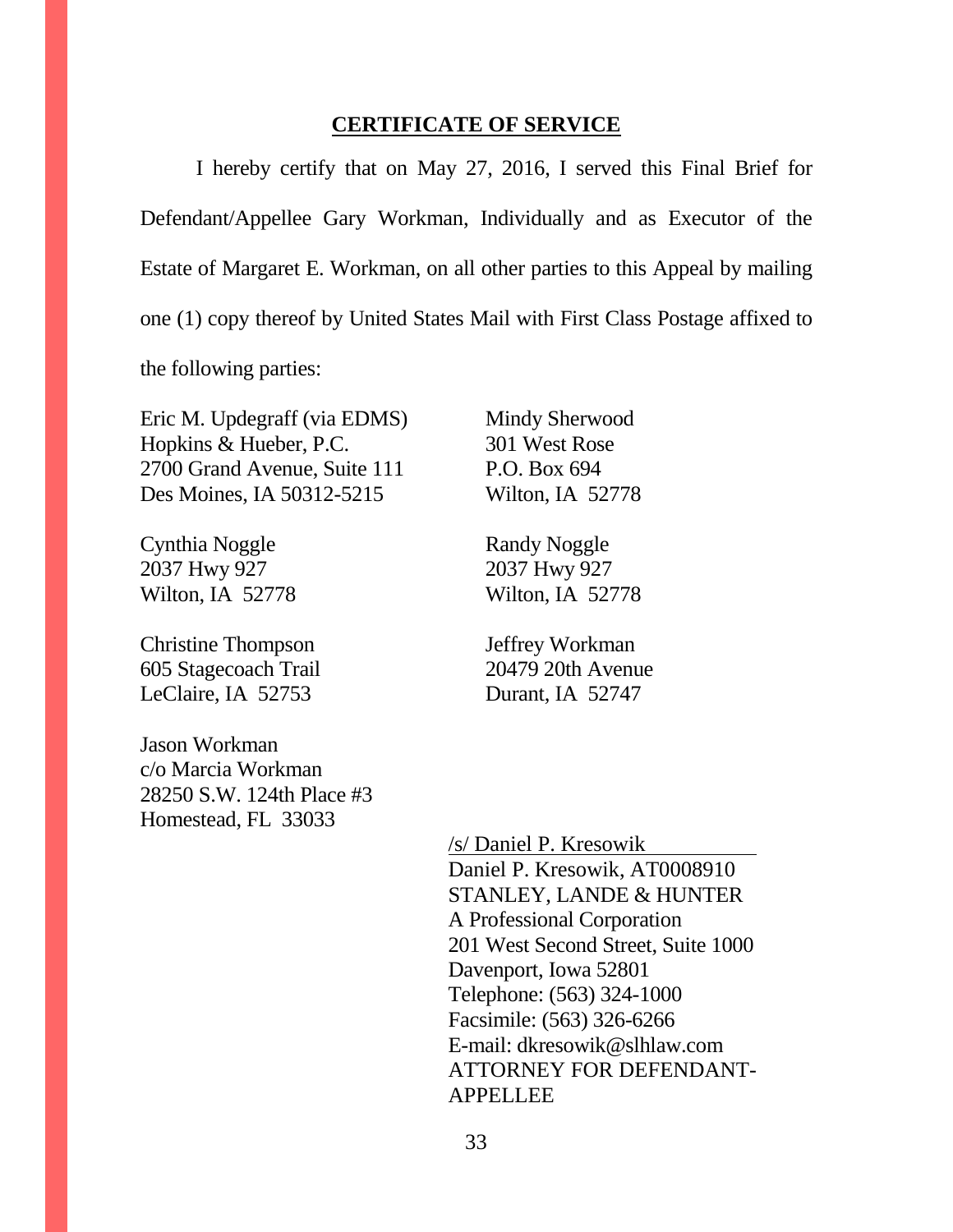### **ATTORNEY'S COST CERTIFICATE**

I, Daniel P. Kresowik, of the firm Stanley, Lande & Hunter, P.C., hereby certify that the actual cost of printing the preceding Final Brief for behalf of Defendant-Appellee Gary Workman, Individually and as the Executor of the Margaret Workman Estate was \$36.90 and that amount has been paid in full.

> /s/ Daniel P. Kresowik Daniel P. Kresowik, AT0008910 STANLEY, LANDE & HUNTER A Professional Corporation 201 West Second Street, Suite 1000 Davenport, Iowa 52801 Telephone: (563) 324-1000 Facsimile: (563) 326-6266 E-mail: dkresowik@slhlaw.com

> ATTORNEY FOR DEFENDANT-APPELLEE